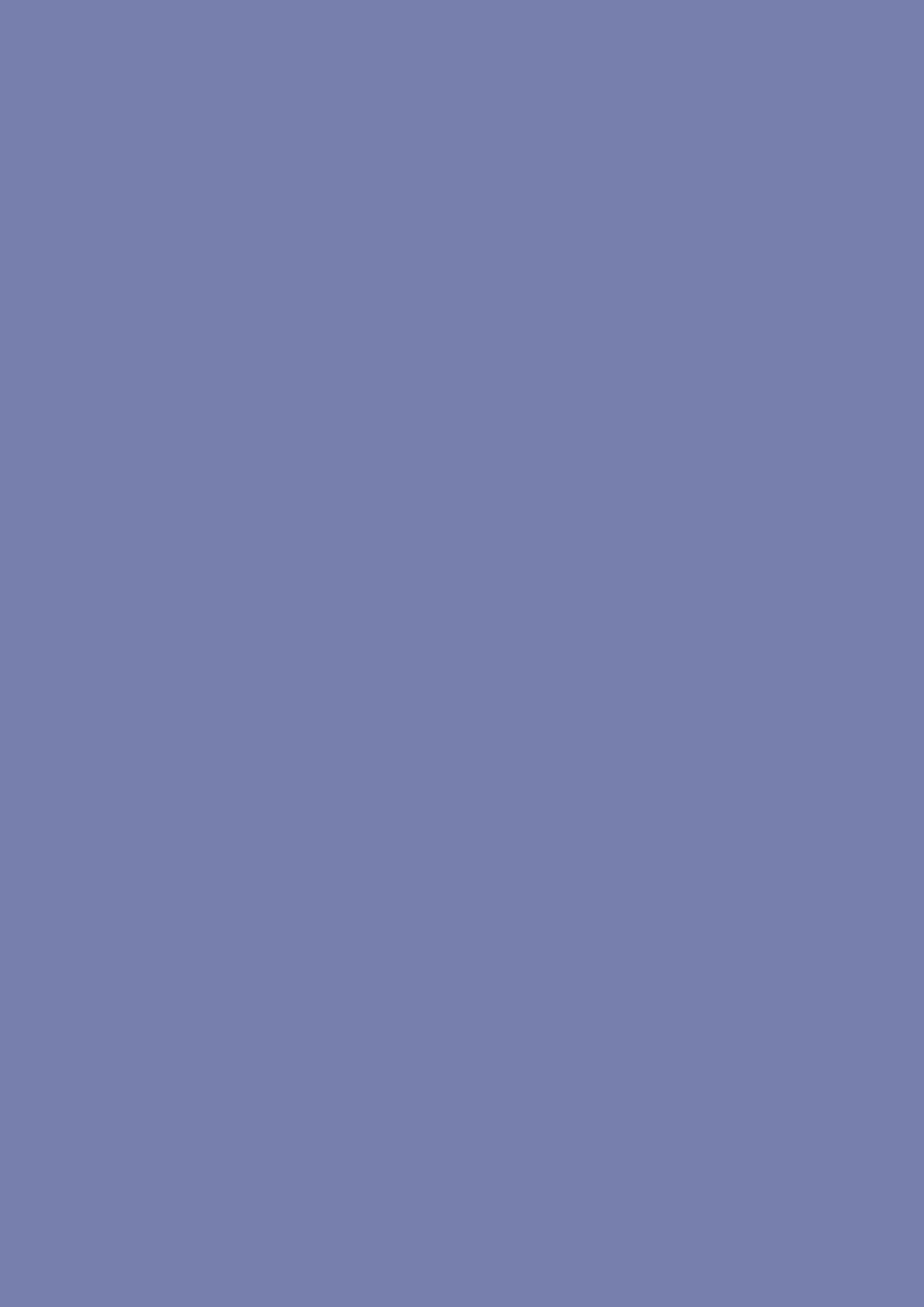

European Monitoring Centre<br>for Drugs and Drug Addiction

SELECTED POLYDRUG USE: PATTERNS AND RESPONSES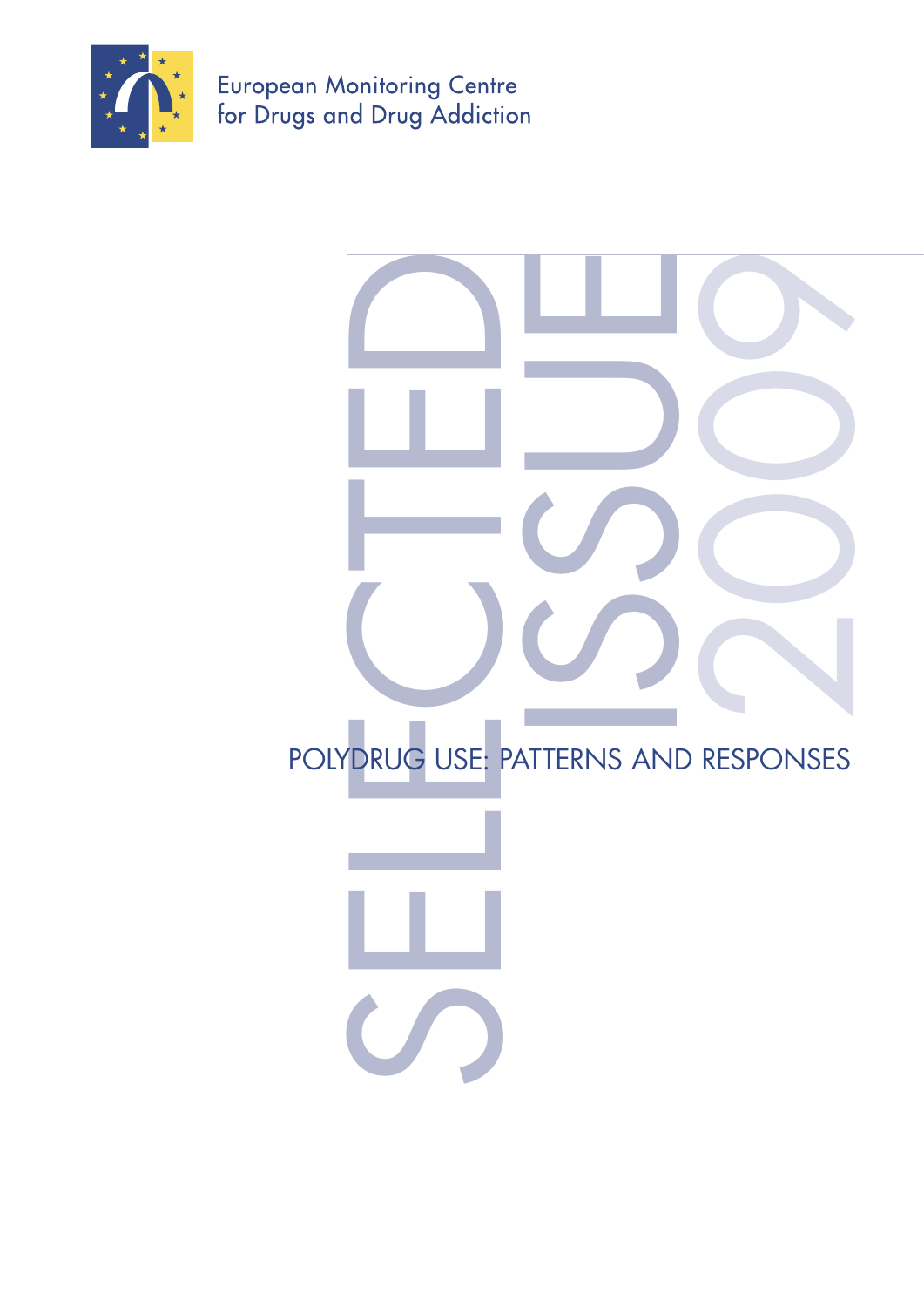# Legal notice

This publication of the European Monitoring Centre for Drugs and Drug Addiction (EMCDDA) is protected by copyright. The EMCDDA accepts no responsibility or liability for any consequences arising from the use of the data contained in this document. The contents of this publication do not necessarily reflect the official opinions of the EMCDDA's partners, the EU Member States or any institution or agency of the European Union or European Communities.

A great deal of additional information on the European Union is available on the Internet. It can be accessed through the Europa server (http://europa.eu).

Europe Direct is a service to help you find answers to your questions about the European Union.

Freephone number (\*): 00 800 6 7 8 9 10 11

(\*) Certain mobile telephone operators do not allow access to 00 800 numbers or these calls may be billed.

This publication is available in English.

Cataloguing data can be found at the end of this publication.

Luxembourg: Publications Office of the European Union, 2009

ISBN 978-92-9168-410-6 DOI 10.2810/26783

© European Monitoring Centre for Drugs and Drug Addiction, 2009 Reproduction is authorised provided the source is acknowledged.

*Printed in Spain*

PRINTED ON WHITE CHLORINE-FREE PAPER



European Monitoring Centre<br>for Drugs and Drug Addiction

Cais do Sodré, 1249-289 Lisbon, Portugal Tel. (351) 211 21 02 00 • Fax (351) 218 13 17 11 info@emcdda.europa.eu • www.emcdda.europa.eu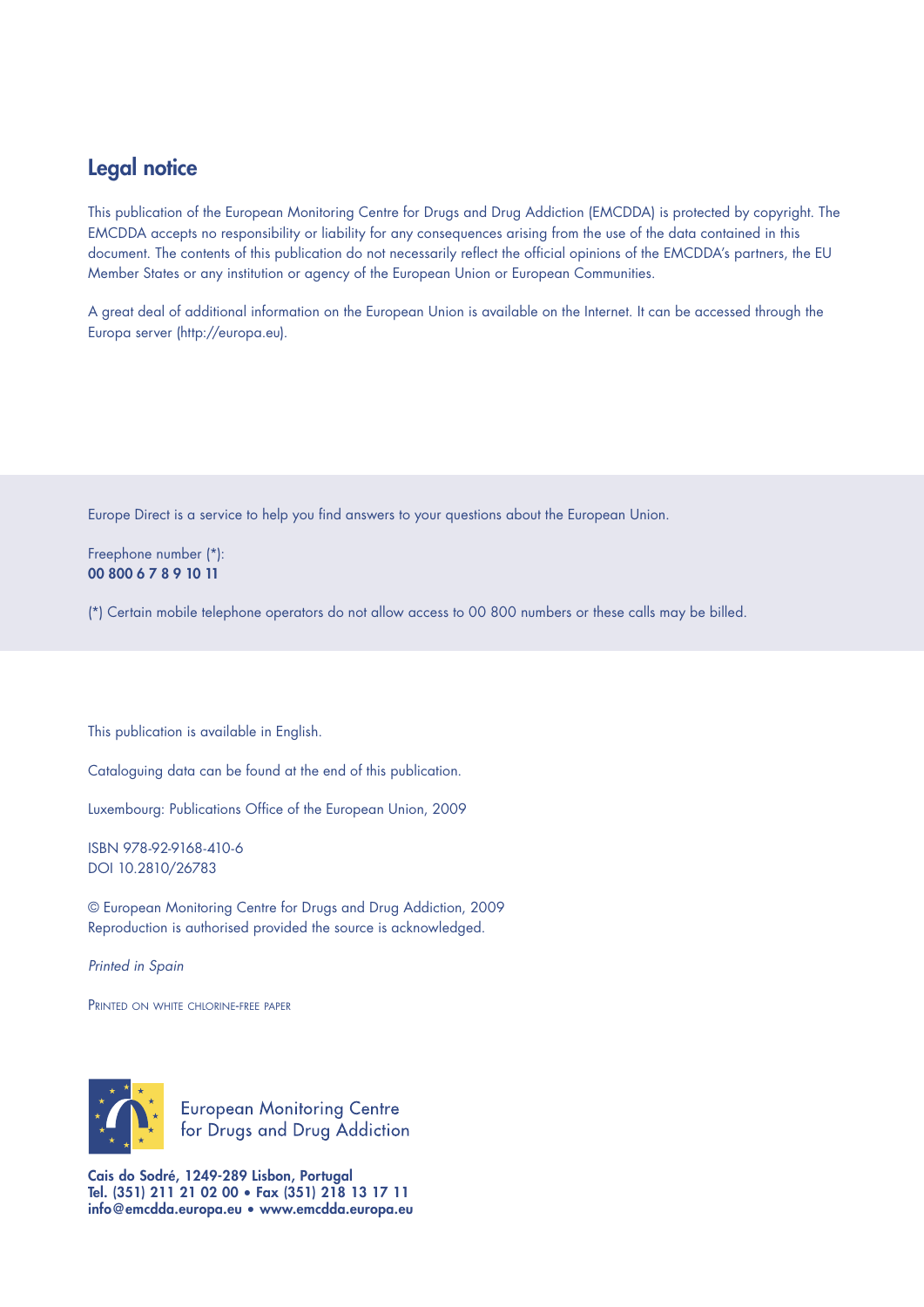# **Contents**

| Introductory note and acknowledgements                               | 5  |
|----------------------------------------------------------------------|----|
| Introduction                                                         | 7  |
| Polydrug use among adolescents                                       | 8  |
| Polydrug use among young adults                                      | 12 |
| Responses to polydrug use among adolescents and young adults         | 15 |
| Polydrug use and its health consequences among problem<br>drug users | 18 |
| Responding to polydrug use among problem drug users                  | 24 |
| Conclusions                                                          | 25 |
| <b>References</b>                                                    | 27 |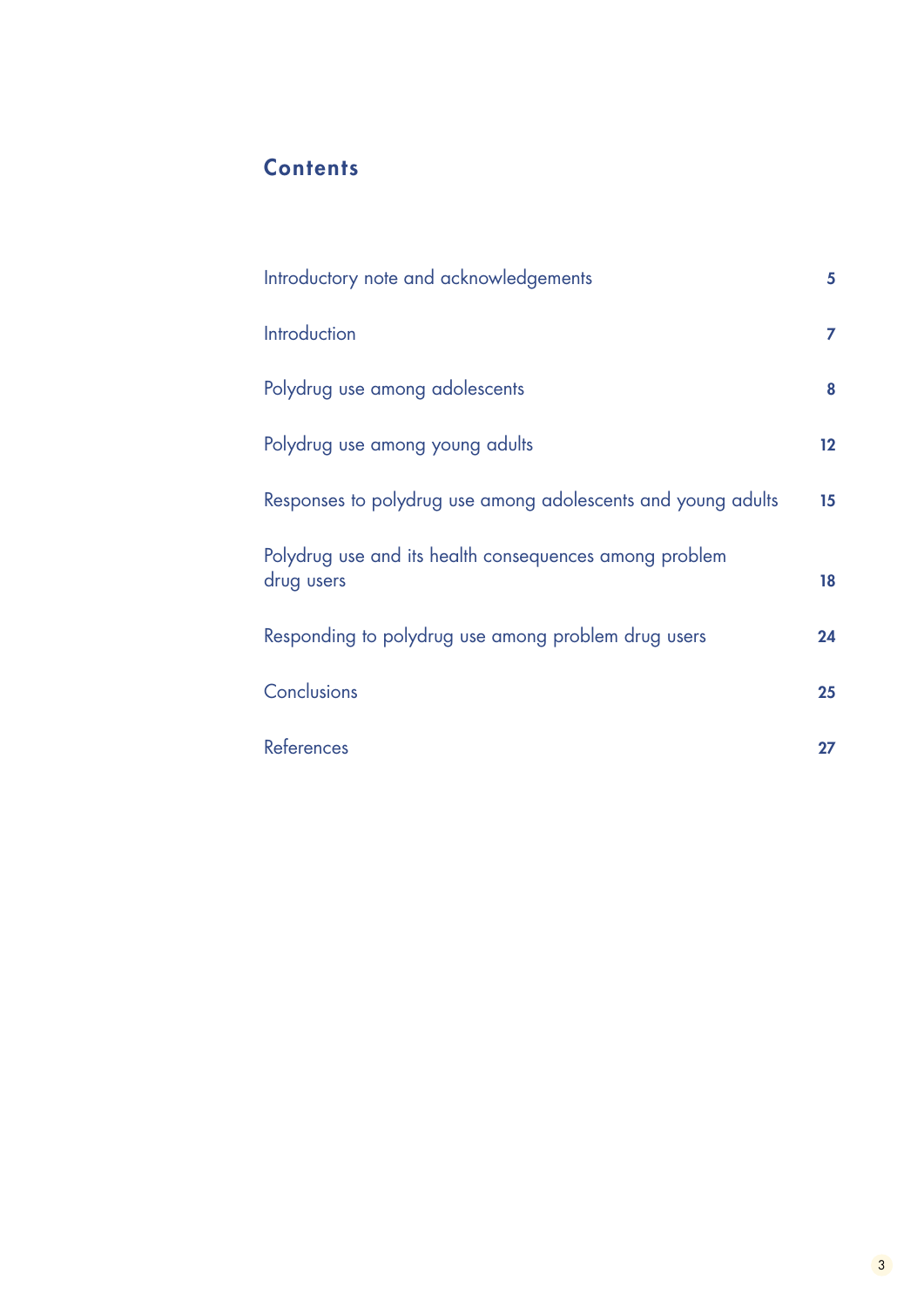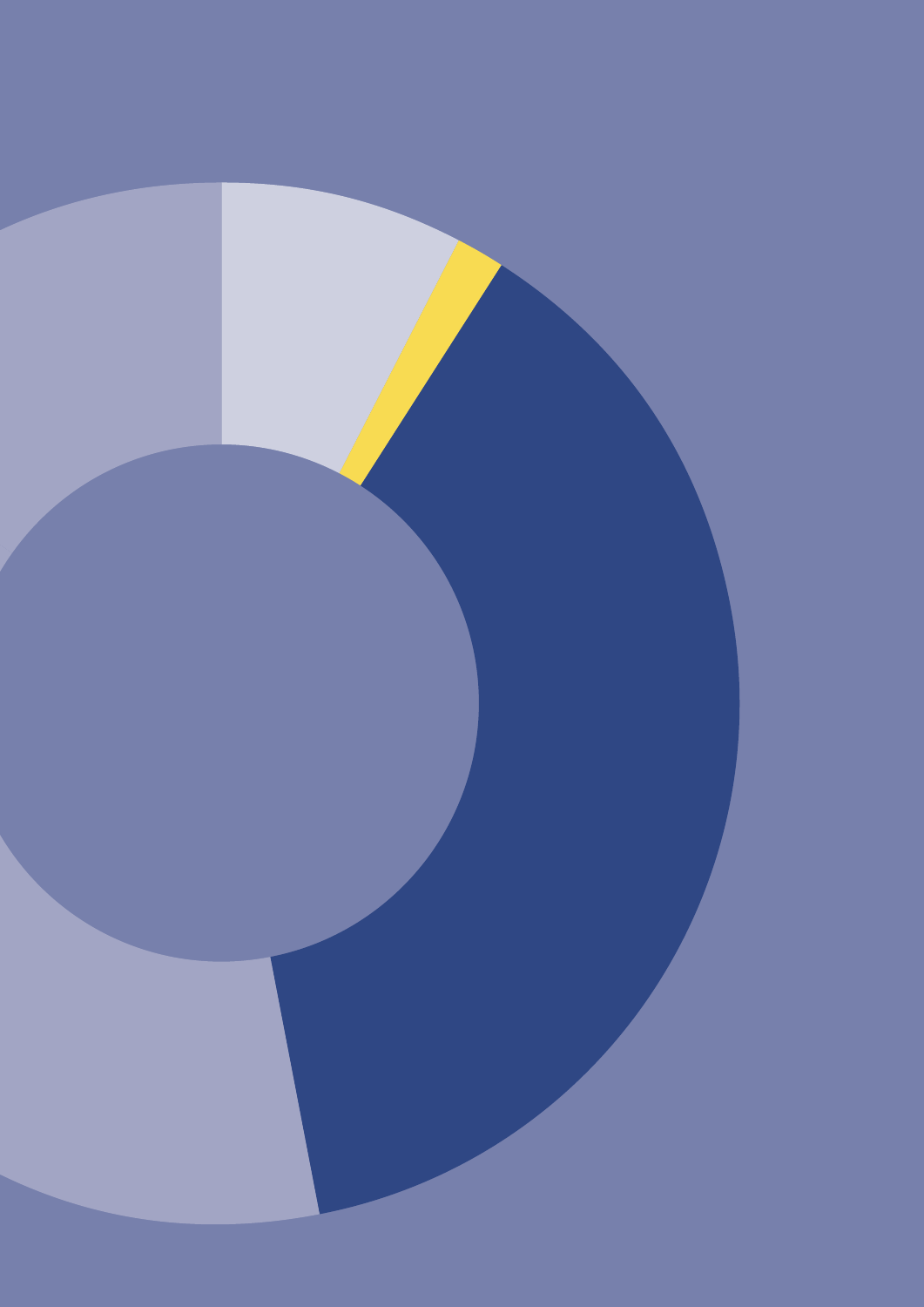# <span id="page-6-0"></span>Introductory note and acknowledgements

Three in-depth reviews of topical interest are published as 'Selected issues' each year. These reports are based on information provided to the EMCDDA by the EU Member States and candidate countries and Norway (participating in the work of the EMCDDA since 2001) as part of the national reporting process. This report also includes data from the database produced within the European school survey project on alcohol and other drugs (ESPAD), a collaborative European project coordinated by the Swedish Council for Information on Alcohol and Other Drugs (CAN). It is written in line with the rules for the use of the ESPAD database. For a list of national institutions and supporting organisations for the other countries see www.espad.org.

The three issues selected for 2009 are:

- Drug offences: sentencing and other outcomes;
- Polydrug use: patterns and responses;
- Trends in injecting drug use.

All 'Selected issues' (in English) and summaries (in 23 languages) are available on the EMCDDA website: http://www.emcdda.europa.eu/publications/selected-issues.

The EMCDDA would like to thank the following for their help in producing this 'Selected issue':

- the heads of Reitox national focal points and their staff;
- the services within each Member State that collected the raw data:
- the members of the Management Board and the Scientific Committee of the EMCDDA;
- the Swedish Council for Information on Alcohol and Other Drugs (CAN) and the European School Survey Project on Alcohol and Other Drugs (ESPAD) and its national principal investigators;
- the Office for Official Publications of the European Communities:
- Magenta Publishing.

#### Reitox national focal points

Reitox is the European information network on drugs and drug addiction. The network is comprised of national focal points in the EU Member States, Norway, the candidate countries and at the European Commission. Under the responsibility of their governments, the focal points are the national authorities providing drug information to the EMCDDA.

The contact details of the national focal points may be found at: http://www.emcdda.europa.eu/about/partners/reitox-network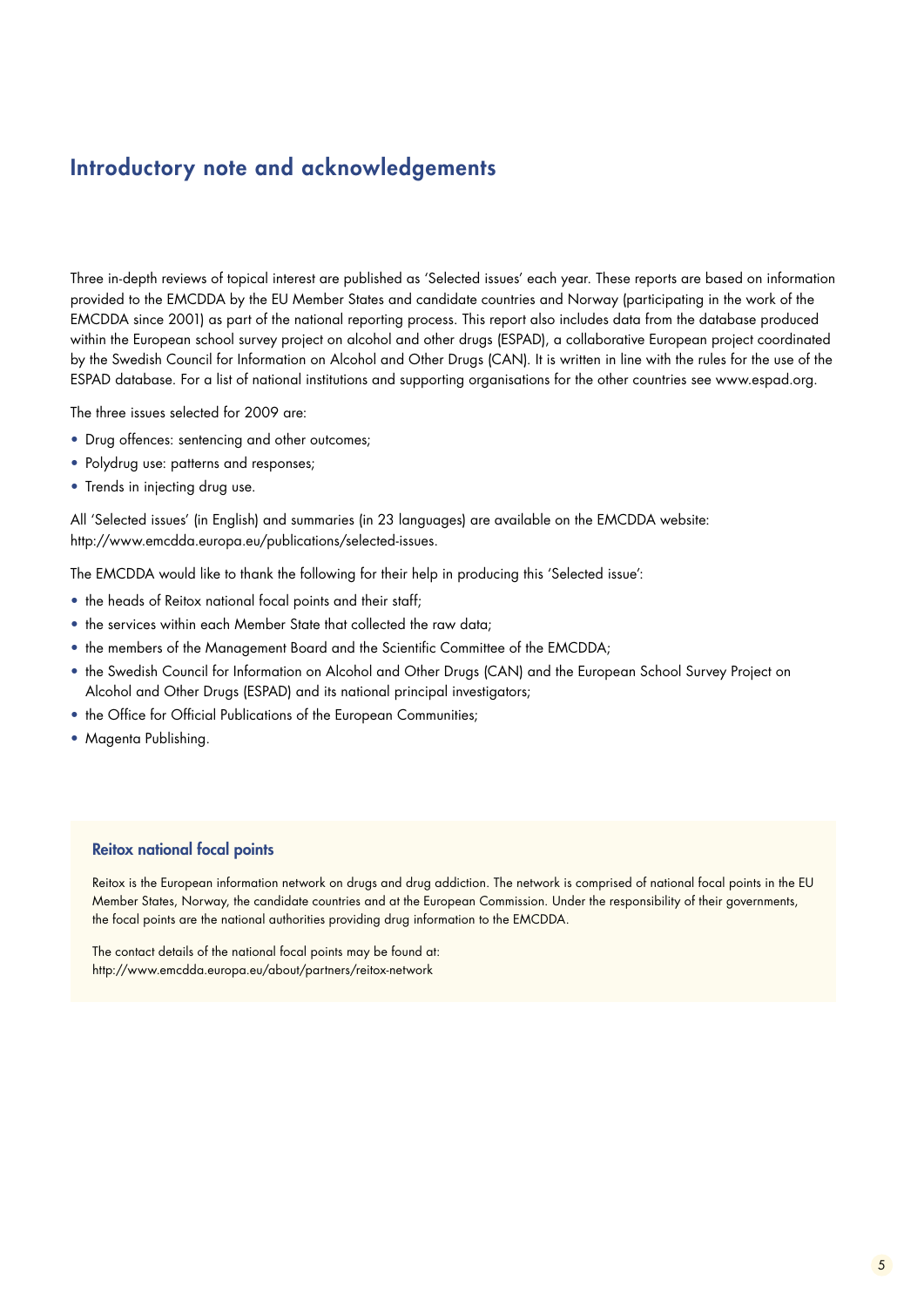

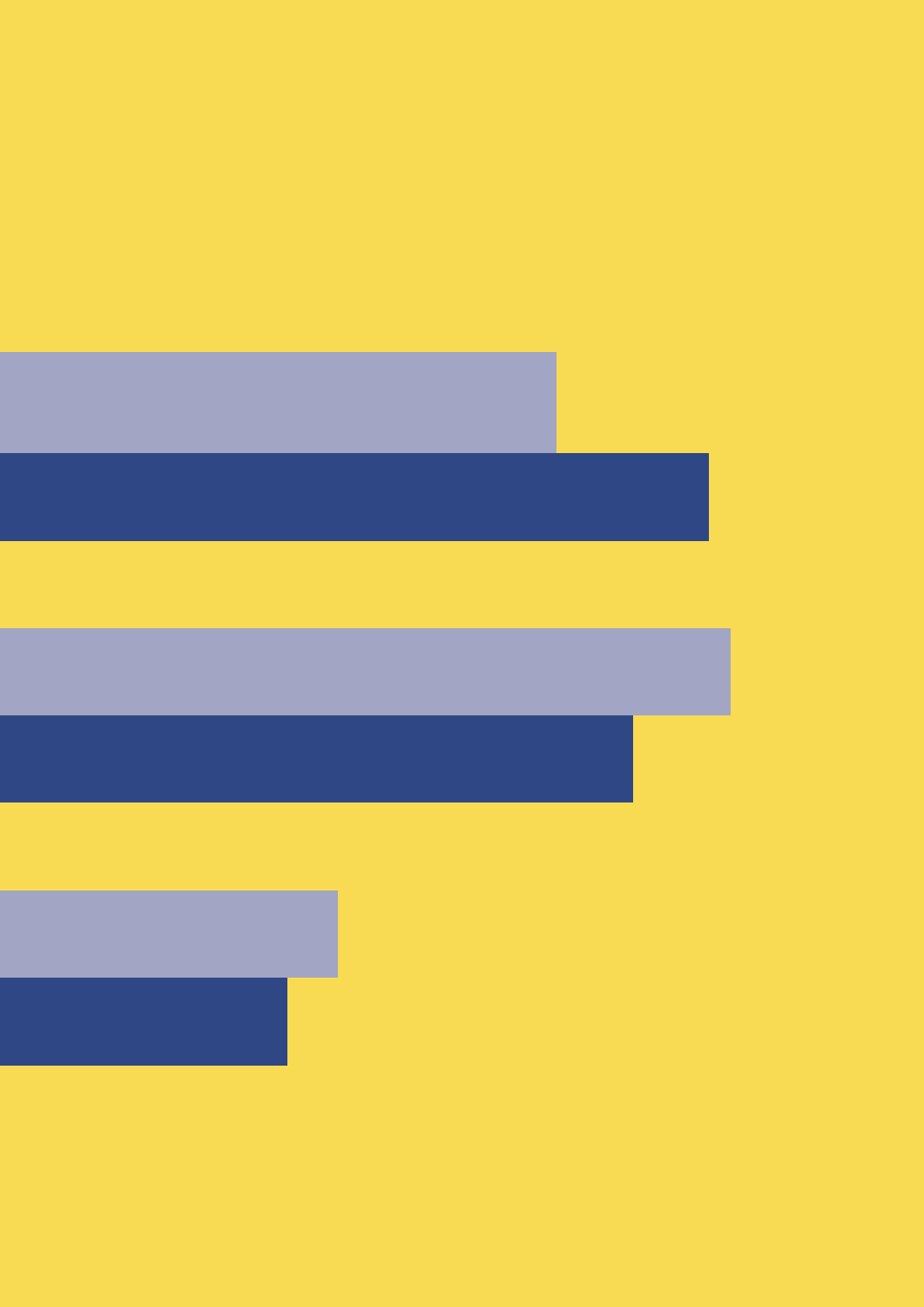# <span id="page-8-0"></span>Polydrug use: patterns and responses

# **Introduction**

A combination of population- and substance-specific approaches has framed the monitoring of illicit drugs use during the last decades. Our knowledge of the drug phenomenon is largely based on surveys conducted among the general population and specific groups, and on data from treatment centres. These data show, for example, that cannabis use mainly occurs during adolescence and young adulthood, that ecstasy can be associated with certain lifestyles and activities, and that heroin use frequently results in marginalisation and major health problems. These approaches have improved our understanding of the diversity of drug use patterns and of drug user profiles, and suggested better frameworks for planning and evaluating drug-related interventions targeting populations with sometimes very different problems and needs.

In contrast, the understanding of multiple substance use and the analysis of overlaps between different drug-using populations, such as cannabis users and binge alcohol drinkers or partygoers and dependent drug users, have been more limited. This has become particularly apparent in recent years, as increasing prevalence levels of drug use (e.g. alcohol, cannabis and cocaine) have translated into additional populations of drug users, and as an increasing range of available substances has resulted in additional drug combination possibilities. In such a context, the limitations of substance-specific approaches to understanding drug use patterns and trends have become increasingly apparent.

To fine-tune existing drug policies and drug-related interventions, it is necessary to explore the complexity of drug use patterns and consequences. Polydrug use — a

pattern that has already been observed in many drug-using populations — is a priority for investigation. One simple rationale for this is that all pharmaceutical drug use follows the general rule that drug combinations tend to increase the risks of adverse health effects. Such effects can occur (generally as acute toxicity) shortly after the consumption of several substances, or within a short time. They can also occur following a long period of use, due to various mechanisms affecting body systems, including the liver and the central nervous, cardiovascular or respiratory systems (McCabe et al., 2006; Macleod et al., 2004; Stefanis and Kokkevi, 1986). Intensive alcohol use is often a major, but overlooked, component of polydrug use. For example, stimulant drugs such as cocaine may enable users to consume large quantities of alcohol over longer periods than would otherwise be possible.

While it is relatively easy to show that polydrug use can lead to multiple adverse health consequences, studying it remains a challenge, both at the conceptual and at the practical levels. Conceptually, polydrug use encompasses wide variations in user populations and patterns of use: from occasional alcohol and cannabis use to the daily use of combinations of heroin, cocaine, alcohol and benzodiazepines. As a result, it is not possible to arrive at a single definition of polydrug use, which would be necessary to develop standardised measures. Understanding polydrug use also requires a focus on the use of a range of drugs by the individual; but most drug monitoring information remains substance-specific and reported as aggregated national data. To overcome some of these difficulties, this 'Selected issue' looks at three different populations, for which patterns of polydrug use and their consequences are likely to differ: adolescents aged 15–16 years, young adults and problem drug users.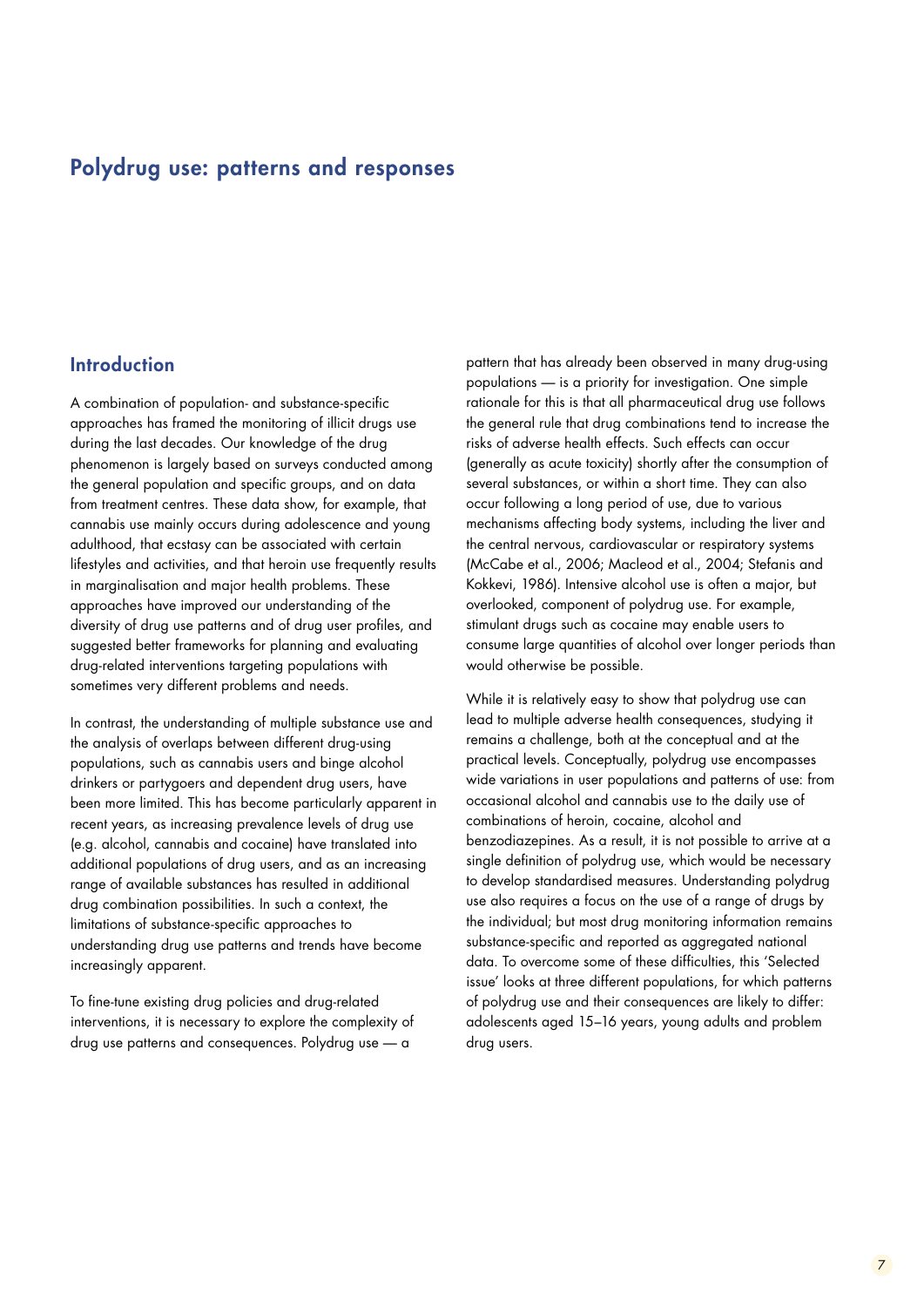# <span id="page-9-0"></span>Polydrug use among adolescents

Use of alcohol, cigarettes, cannabis and other psychoactive substances by young Europeans has increased since the 1990s, in a variety of drug-using repertoires (EMCDDA, 2008a). School population surveys invariably show that alcohol consumption and cigarette smoking are far more prevalent than the use of illicit drugs. They also confirm that cannabis is the most commonly used illicit drug, with prevalence estimates generally reaching much higher levels than those for other substances such as ecstasy, amphetamine, cocaine, heroin, LSD and hallucinogenic mushrooms.

#### Why do people use multiple drugs?

There are different rationales for mixing different drugs during one consumption episode. Drugs, which when taken together can have cumulative or complementary effects, may be mixed to increase the overall psychoactive experience. Offsetting the negative effects of a drug can be another reason to take an additional substance; for example, benzodiazepines to help the user sleep after taking stimulants.

The use of several substances by an individual over a longer period of time might reflect the replacement of one drug by another, due to changes in price, availability, legality or fashion (Boys et al., 1999). Examples are cocaine replacing ecstasy, methadone substituting heroin, or gamma-butyrolactone (GBL) replacing gammahydroxybutyric acid (GHB) after GHB came under drug law control. It could also reflect the use of separate drugs in different settings or contexts, or simply reflect regular multi-substance use associated with drug dependence.

Overall, the types of psychoactive substances that are used in combination depends not only on personal preferences, but also on other factors such as local availability and fashion, and for prescribed psychoactive medicines, on local prescribing practices (Gossop et al., 1998). Increases in the range of drugs available are usually accompanied by more polydrug use, as well as by increases in the social acceptability of combining various psychoactive substances (Ives and Ghelani, 2006).

Intensive patterns of drug use, with the possible exception of tobacco smoking, usually remain limited among adolescents. However, the use of any psychoactive substance in this age group is of concern as the brain and other organs are still developing during adolescence, and exposure to toxic substances may cause damage, though it might only appear later in life. In addition, early initiation during adolescence has been associated with higher probability of drug use later in life and greater difficulties in reducing or ceasing drug use (von Sydow et al., 2002). Polydrug use among adolescents, defined as the use of at least two different psychoactive substances at a young age, could be considered an indirect indicator for early initiation. Furthermore, the use of illicit substances that are uncommon at this age — depending on the local context these might be cannabis or other drugs such as cocaine — could also reflect higher levels of risk behaviours, social exclusion or deviance among adolescents.

In this report, individual data from the surveys carried out in 2003 by the European school survey project on alcohol and other drugs (ESPAD) are used to examine the characteristics of polydrug use among over 70 000 15- to 16-year-old students from 22 European countries ( 1 ). In order to attain sufficiently large samples for statistical analysis, while also allowing exploration of differences in polydrug use patterns in different contexts, the countries were divided into three distinct groups based on their prevalence levels of substance use during the last 30 days (last month use) (<sup>2</sup>). The countries assigned to the low-prevalence group were Greece, Cyprus, Malta, Romania, Finland, Sweden, Turkey and Norway. The medium-prevalence group was made up of Bulgaria, Latvia, Lithuania, Hungary, Slovakia, Slovenia and Croatia, and the high-prevalence group consisted of Belgium, the Czech Republic, Denmark, Germany, Estonia, the Netherlands and the United Kingdom.

Last month prevalence of drug use among school students in Europe (see Table 1) is dominated by the consumption of alcohol and cigarettes, with cannabis following in third place. The use of other illicit drugs during the last month seldom exceeds 1 % of the school student population. Research also indicates that adolescent drug use tends to occur during short periods, such as an evening out or over a weekend (Collins et al., 1998).

( 1 ) Details of the data analysis are published in Olszewski et al. (2009).

( 2) Hierarchical cluster analysis was performed using Ward's method. Drug use prevalence in each country for each of five drugs (cigarettes, cannabis, cocaine, ecstasy and amphetamines) and for alcohol binge drinking (drinking five or more drinks in a row), was scaled to lie between 0 and 1 by using the minimum and maximum for all participating countries (see Figure A1 in the online annex).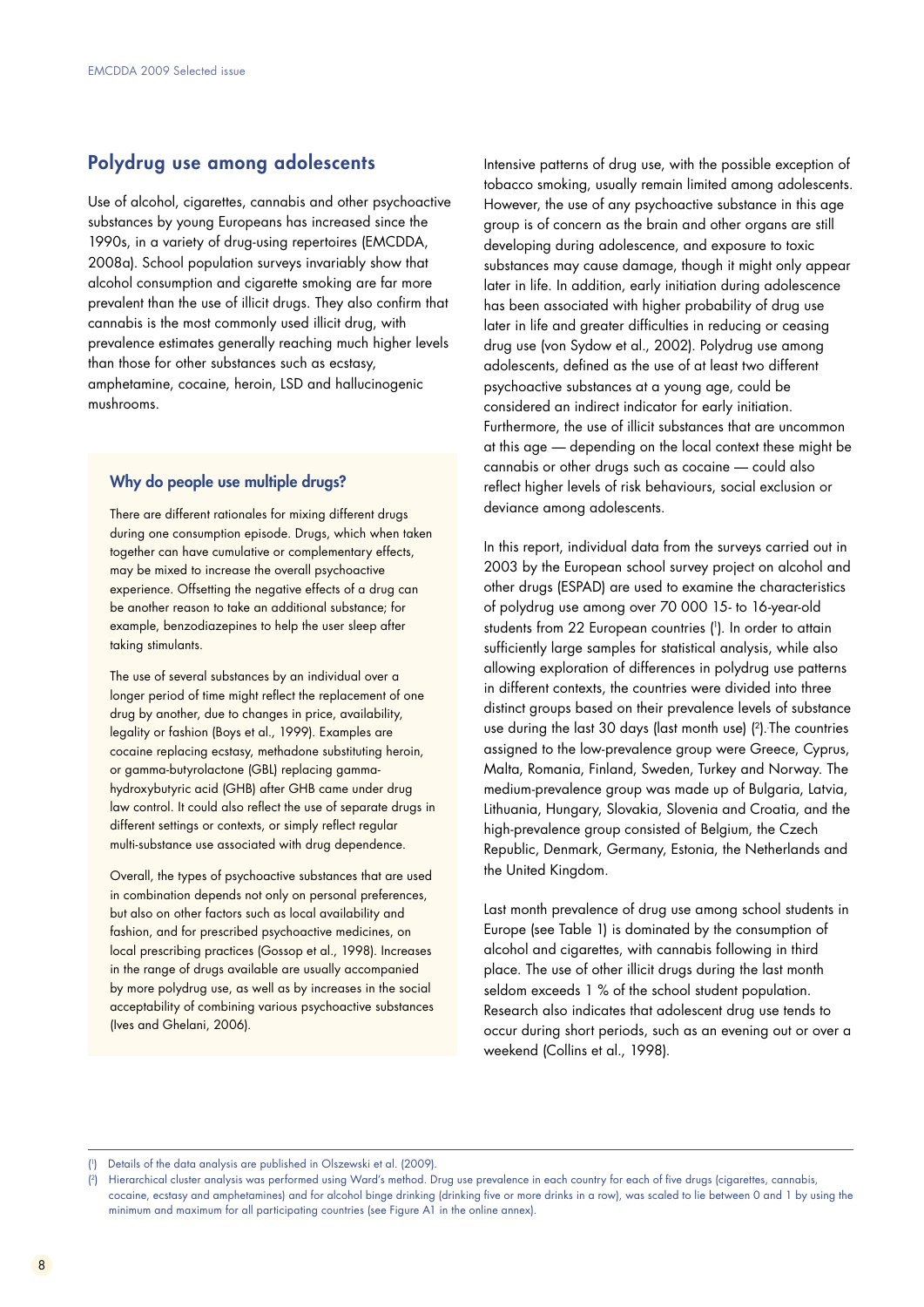| . .                        |                                        | . .                         |                                |                                     |  |  |
|----------------------------|----------------------------------------|-----------------------------|--------------------------------|-------------------------------------|--|--|
|                            |                                        | Average prevalence (%)      |                                |                                     |  |  |
| <b>Substance</b>           | Prevalence range (%),<br>all countries | Low-prevalence<br>countries | Medium-prevalence<br>countries | <b>High-prevalence</b><br>countries |  |  |
| Alcohol                    | $20 - 81$                              | 50.8                        | 65.3                           | 73.1                                |  |  |
| Binge alcohol (1)          | $15 - 60$                              | 34.6                        | 38.4                           | 51.8                                |  |  |
| Cigarettes                 | $18 - 46$                              | 26.7                        | 40.5                           | 36.3                                |  |  |
| Cannabis                   | $0 - 20$                               | 2.2                         | 7.6                            | 15.0                                |  |  |
| Ecstasy                    | $0 - 3$                                | 0.5                         | 0.8                            | 1.3                                 |  |  |
| Hallucinogenic mushrooms   | $0 - 2$                                | 0.3                         | 0.3                            | 0.8                                 |  |  |
| LSD or other hallucinogens | $0 - 1$                                | 0.3                         | 0.3                            | 0.6                                 |  |  |
| Amphetamine                | $0 - 1$                                | 0.4                         | 0.8                            | 0.9                                 |  |  |
| Cocaine                    | $0 - 1$                                | 0.4                         | 0.3                            | 0.6                                 |  |  |
| Heroin                     | $0 - 1$                                | 0.3                         | 0.2                            | 0.3                                 |  |  |
|                            |                                        |                             |                                |                                     |  |  |

# Table 1: Range of last month prevalence of substance use among 15- to 16-year-old school students in 22 European countries and average prevalence by cluster

( 1

) Binge alcohol is defined as drinking five or more drinks in a row.

NB: Data for 19 EU Member States together with Norway, Croatia and Turkey (*n* = 76 541).

*Source:* ESPAD 2003.

# Types of adolescent polydrug user

Around 30 % of the 15- to 16-year-old students of the 22 countries included in the analysis reported having consumed two or more substances in the month before taking part in the survey. The proportion of polydrug users was nearly 40 % in the high-prevalence country group, 36 % in the medium-prevalence country group and 22.5 % in the low-prevalence group. Some 91 different drug combinations were reported, possibly reflecting national differences in drug markets and lifestyles. However, more than 96 % of the students who reported having used two or more substances could be placed in one of three types of polydrug users:

- A type alcohol and cigarettes;
- B type cannabis together with alcohol and/or cigarettes;
- C type cannabis together with alcohol and/or cigarettes and at least one of the following: ecstasy, cocaine, amphetamines, LSD or heroin.

Just over 20 % of the school students in the entire database reported the use of both alcohol and cigarettes (A type) during the previous month, 6 % reported the use of cannabis and alcohol and/or cigarettes (B type) and 1 % reported in addition the use of ecstasy, cocaine, amphetamines, LSD or heroin (C type).

Almost three-quarters (73 %) of all last month polydrug-using school students mentioned the use of both alcohol and cigarettes, but no use of an illicit drug (see Table 2). One-fifth reported the use of cannabis and alcohol and/or cigarettes, and 3.5 % reported, in addition, the use of ecstasy, cocaine, amphetamines, LSD or heroin. As expected, the proportion of those using illicit drugs (B and C types) among polydrug users is much larger in the country cluster of high prevalence of drug use (39.5 %) than in the medium (21.1 %) and low (9.4 %) prevalence clusters. Some gender differences can be detected in the patterns of polydrug use among school students. While among those reporting type A polydrug use girls slightly outnumber boys, boys are overrepresented among type C polydrug users.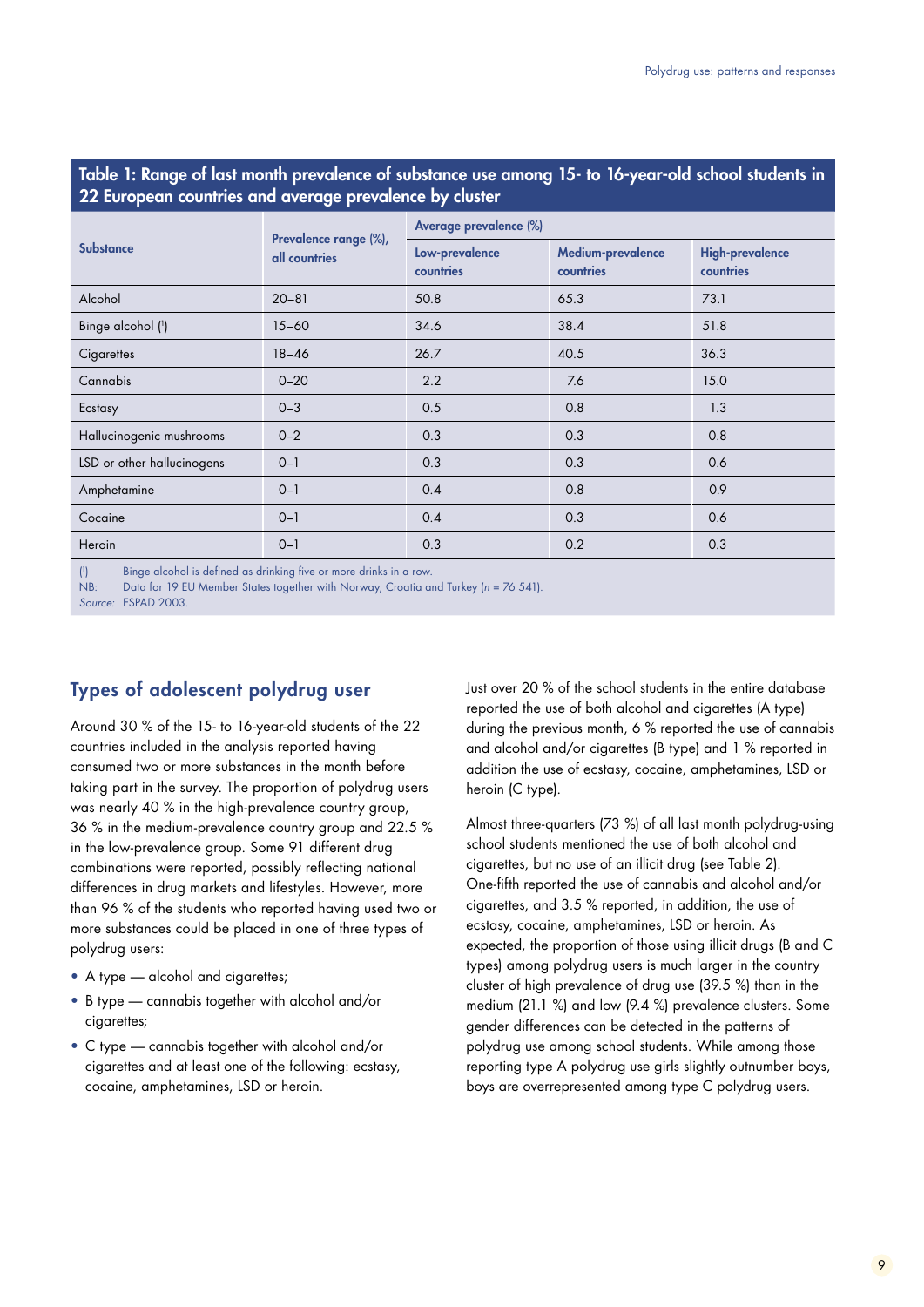| Table 2: Type of substance combinations among 15- to 16-year-old school students who reported last<br>month polydrug use, in each of the clusters of low-, medium- and high-prevalence countries |               |              |               |              |             |
|--------------------------------------------------------------------------------------------------------------------------------------------------------------------------------------------------|---------------|--------------|---------------|--------------|-------------|
| <b>Country group</b>                                                                                                                                                                             | Type $A$ $\%$ | Type $B(\%)$ | Type $C$ $\%$ | Other $(\%)$ | $\mathbf n$ |
| Low-prevalence                                                                                                                                                                                   | 85.3          | 7.5          | 1.9           | 5.3          | 5758        |
| Medium-prevalence                                                                                                                                                                                | 76.3          | 17.9         | 3.2           | 2.6          | 8 4 9 6     |
| High-prevalence                                                                                                                                                                                  | 57.5          | 34.4         | 5.1           | 3.0          | 7 5 2 2     |
| All countries                                                                                                                                                                                    | 73.0          | 20.0         | 3.5           | 3.5          | 21 7 7 6    |

NB: Typology of polydrug use: type A, alcohol and cigarettes; type B, cannabis in addition to alcohol and/or cigarettes; type C, type B plus at least one of the following: ecstasy, cocaine, amphetamines, LSD or heroin.

Data for 19 EU Member States together with Norway, Croatia and Turkey (*n* = 76 541). *Source:* ESPAD 2003.

School students who reported using cannabis in the last month rarely reported using other illicit substances during that time. This may be expected, as first use of illicit substances other than cannabis generally occurs at a later age. However, among those who reported using cocaine, use of other illicit drugs was much higher. This finding should be interpreted with caution given the low number of cocaine

users in this age group, but it points to the existence of a small segment of the school population already engaged in high-risk behaviour. The prevalence of binge drinking among school students who have used cocaine reached 94 % in some countries, a figure that raises concern in view of the health risk to the individuals who combine cocaine use with binge drinking (Leccese et al., 2000).

Figure 1: Use of selected illicit drugs during the last month among cannabis users and among all 15- to 16-year-old school students in the clusters of low-, medium- and high-prevalence countries



NB: Data for 19 EU Member States together with Norway, Croatia and Turkey. *Source:* ESPAD 2003.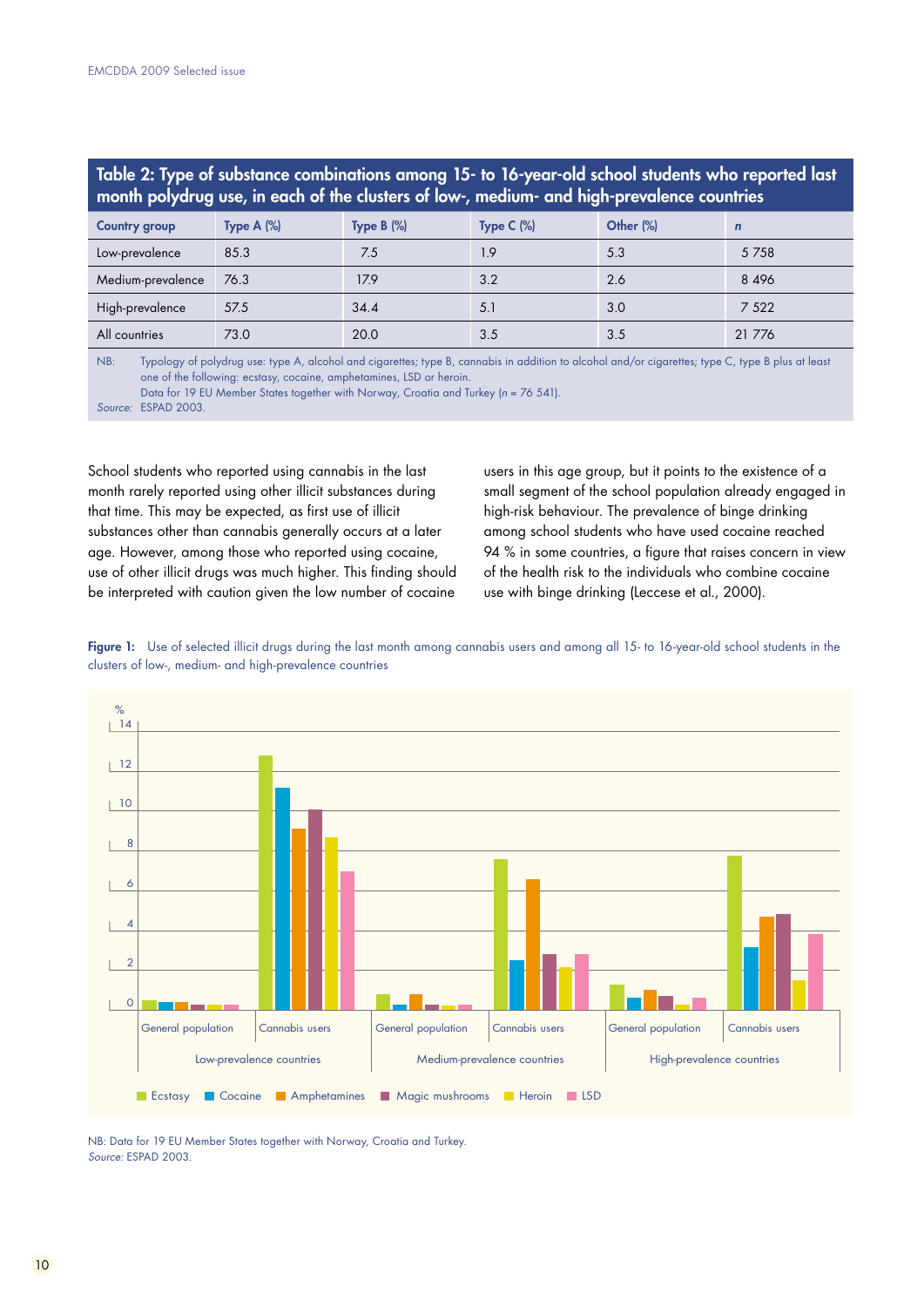The overall proportion of school students using at least two illicit drugs is low but, as expected, is greater in the highprevalence countries compared to the others. However, pairwise associations between the use of two different illicit drugs show another important aspect of the phenomenon (Table 3) — cannabis and cocaine users in countries with low overall prevalence levels of drug use have a higher risk of taking other illicit drugs, in comparison with the general student population, than their counterparts in highprevalence countries. This reflects the normalisation (3) of cannabis use in high-prevalence countries and the fact that the use of illicit substances, including cannabis, in lowprevalence countries is more frequently associated with deviant behaviours. In high-prevalence countries, cannabis users reported levels of use for other illicit drugs that were around five times those in the general school population of

15- to 16-year-olds, while in low-prevalence countries the ratio was about twenty times (Figure 1). In low-prevalence countries, cocaine users were more than 100 times more likely to use illicit drugs other than cannabis than were students in the school population as a whole.

An association between the use of licit and illicit substances is illustrated by the fact that students who used cannabis had prevalence estimates for cigarette smoking that were between two and three times higher than in the general school student population; and the pattern hardly varied between low, medium and high-prevalence countries. It is also worth noting that, in general, school students who reported binge drinking or smoking cigarettes were around twice as likely to smoke cannabis as students in the general school population.

Table 3: Last month use of other illicit drugs among cannabis and cocaine users, and comparison (rate ratios) with all 15- to 16-year-old school students in each of the clusters of low-, medium- and high-prevalence countries

| <b>Cannabis users</b>       |                                                  | Rate ratio (1)                          |                                              |                                                 |  |
|-----------------------------|--------------------------------------------------|-----------------------------------------|----------------------------------------------|-------------------------------------------------|--|
|                             | Average prevalence of<br>use (all countries) (%) | Low-prevalence<br>countries $(n = 562)$ | Medium-prevalence<br>countries $(n = 1 795)$ | High-prevalence<br>countries $(n = 2982)$       |  |
| Ecstasy **                  | 9.4                                              | 25.6                                    | 9.5                                          | 6.0                                             |  |
| Cocaine **                  | 5.6                                              | 28.0                                    | 8.3                                          | 5.3                                             |  |
| Hallucinogenic mushrooms    | 5.9                                              | 33.6                                    | 9.3                                          | 6.9                                             |  |
| Amphetamines **             | 6.8                                              | 22.8                                    | 8.3                                          | 4.7                                             |  |
| Heroin *                    | 4.1                                              | 29.0                                    | 11.0                                         | 5.0                                             |  |
| <b>LSD</b>                  | 4.2                                              | 23.3                                    | 9.3                                          | 6.3                                             |  |
| <b>Cocaine users</b>        | Average prevalence of<br>use (all countries) (%) | Low-prevalence<br>countries $(n = 103)$ | Medium-prevalence<br>countries $(n = 66)$    | <b>High-prevalence</b><br>countries $(n = 109)$ |  |
| Cannabis **                 | 65.1                                             | 25.6                                    | 8.8                                          | 5.1                                             |  |
| Ecstasy **                  | 53.6                                             | 136.6                                   | 51.9                                         | 39.2                                            |  |
| Hallucinogenic mushrooms ** | 35.3                                             | 195.7                                   | 70.7                                         | 37.0                                            |  |
| Amphetamines **             | 35.6                                             | 139.8                                   | 37.9                                         | 20.7                                            |  |
| Heroin *                    | 40.7                                             | 220.0                                   | 177.0                                        | 69.0                                            |  |
| $LSD$ **                    | 35.0                                             | 190.0                                   | 92.3                                         | 34.0                                            |  |

( 1 ) Rate ratio: relationship between prevalence in two population groups (cannabis or cocaine users compared to the general population as the reference category) expressed as the quotient of one divided by the other. A rate ratio of 25 means that a cannabis (or cocaine) user is 25 times more likely to have used a given substance than a member of the general school population in a given cluster.

NB: Data for 19 EU Member States together with Norway, Croatia and Turkey (*n* = 76 541).

Statistically significant differences in rate ratios between low-, medium- and high-prevalence countries are denoted by asterisks: \* *P* < 0.001, \*\* *P* < 0.0005.

Source: ESPAD 2003.

( 3) A situation in which 'mainstream youth culture assimilated and legitimated recreational drug use' (Parker et al., 1998, p. 151).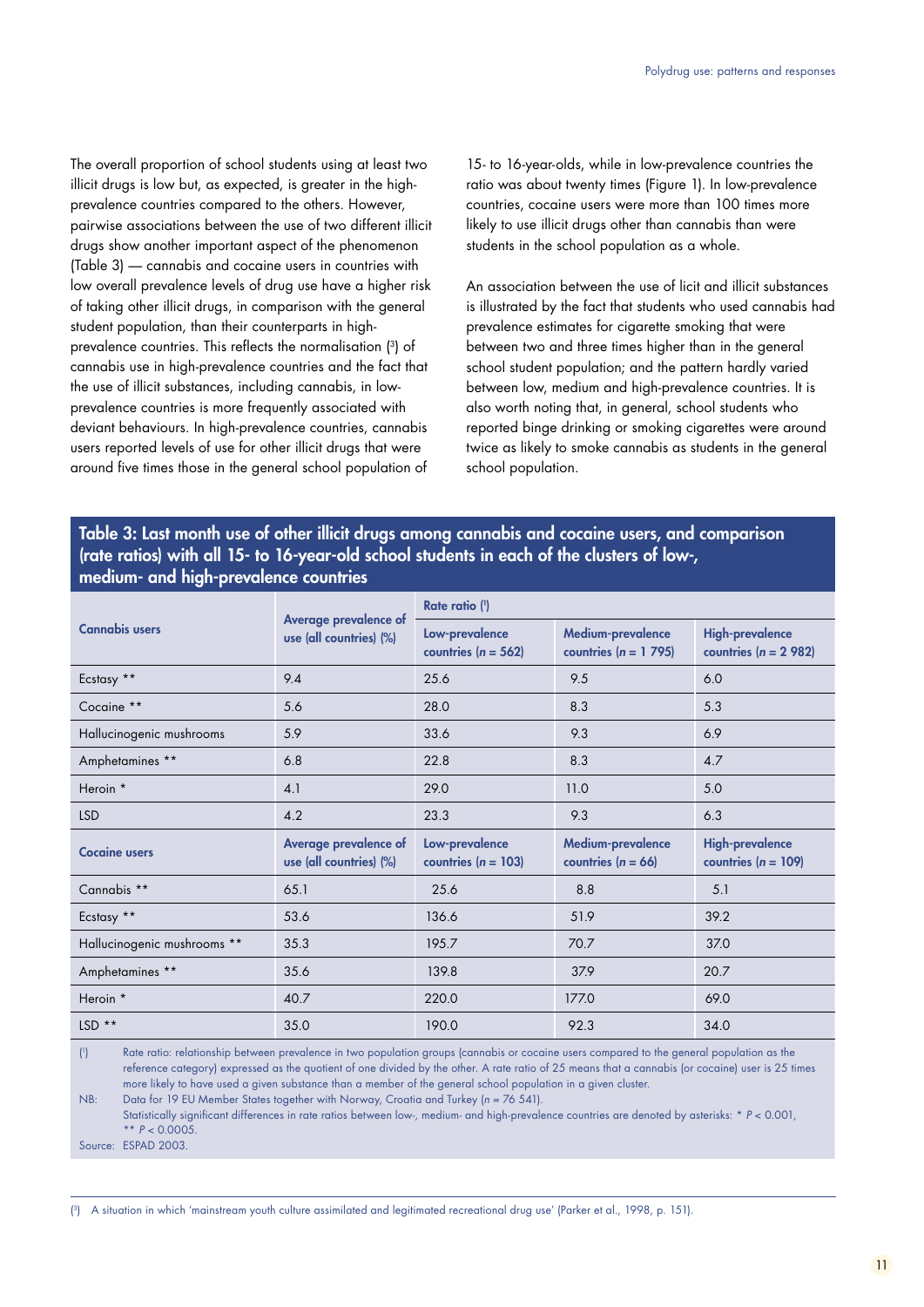#### <span id="page-13-0"></span>Social factors associated with polydrug use

Three social factors (lack of parental control, truancy from school and perceived family affluence) were explored for their association with type C polydrug use (which includes the use of cannabis and at least one other illicit drug) and for differences between country clusters. Between 22 % and 32 % of type C polydrug users in all the countries reported that their parents usually did not know where they were in the evenings; but the strongest association was found in low-prevalence countries. The same could be observed with regard to school truancy (skipping school three or more times during the last month); almost half of the type C polydrug users in low-prevalence countries truanted from school, compared to only one-fifth in the high-prevalence countries (Figure 2). In terms of family affluence, type C polydrug users in high-prevalence countries are more similar to the general school population than are type C polydrug users in the other clusters, illustrating again that drug use has been normalised in high-prevalence countries.

# Polydrug use among young adults

While polydrug use among adolescents can be an indicator of early initiation, risk behaviours or deviance, polydrug use among young adults can be symptomatic of more established patterns of multiple substance use, potentially carrying long-term health problems and acute risk during leisure time. Polydrug use among problem drug users those showing frequent and often long-term use of the most harmful illicit substances — is specifically addressed elsewhere in this report.

Data on young adults (15–34 years) has been drawn from general population surveys conducted between 2005 and 2008 in nine EU Member States. Full access to individual data was not possible, therefore data analysis was based on conditional associations between the use of different substances. This allowed us to explore if the use of one substance by an individual increased the likelihood of using another one. The sample sizes of young adults in the surveys ranged from 1 753 to over 10 000 individuals, and because there was relatively little data for last month drug users the analysis was extended to those reporting having used drugs during the last year.

Alcohol use and cigarette smoking, followed by cannabis use, were the most prevalent forms of substance use consistently reported by young adults in all countries. However, there were wide variations among the nine reporting countries: the prevalence of cannabis use in the last year ranged from 3.6 % to 20.9 % and last year cocaine use ranged from 0.9 % to 5.1 % (Table 4).

Figure 2: Proportion of polydrug users truanting from school (three or more times in the last month) by type of substance combinations and clusters of low-, medium- and high-prevalence countries



NB: Typology of polydrug use: type A, alcohol and cigarettes; type B, cannabis in addition to alcohol and/or cigarettes; type C, type B plus at least one of the following: ecstasy, cocaine, amphetamines, LSD or heroin.

*Source:* ESPAD 2003.

Among young adults (aged 15 to 34), frequent or heavy alcohol users were, in general, between two and six times more likely to report the use of cannabis compared to the general population and between two and nine times more likely to use cocaine. The strongest associations between heavy alcohol and illicit drug use were found in the countries with the lowest prevalence of heavy alcohol use (Cyprus, France, Italy, Portugal), and the weakest associations in those countries where frequent or heavy alcohol use is more widespread, such as Ireland and the United Kingdom (England and Wales). In France, the prevalence of cocaine use among frequent or heavy alcohol drinkers was 8 %, compared with just over 1 % in the general population, and in Italy the corresponding figures were 27 % and 3 % (Figure 3).

Most cannabis users did not report the use of other illicit drugs, but they were nevertheless more likely to do so than the general population (Figure 4). The prevalence of last year use of other illicit drugs among cannabis users varied between 4 % (Italy) and 35 % (Cyprus) for ecstasy; between 1 % (France) and 17 % (Denmark) for amphetamines; and between 6 % (France) and more than 20 % (Cyprus, Ireland, Spain and the United Kingdom) for cocaine. Overall, cannabis users were between 4 and 25 times more likely to report the use of cocaine than were the general population. The strongest associations between the use of cannabis and cocaine were found in four countries with relatively low cannabis use prevalence (Cyprus, Germany, Ireland, Portugal).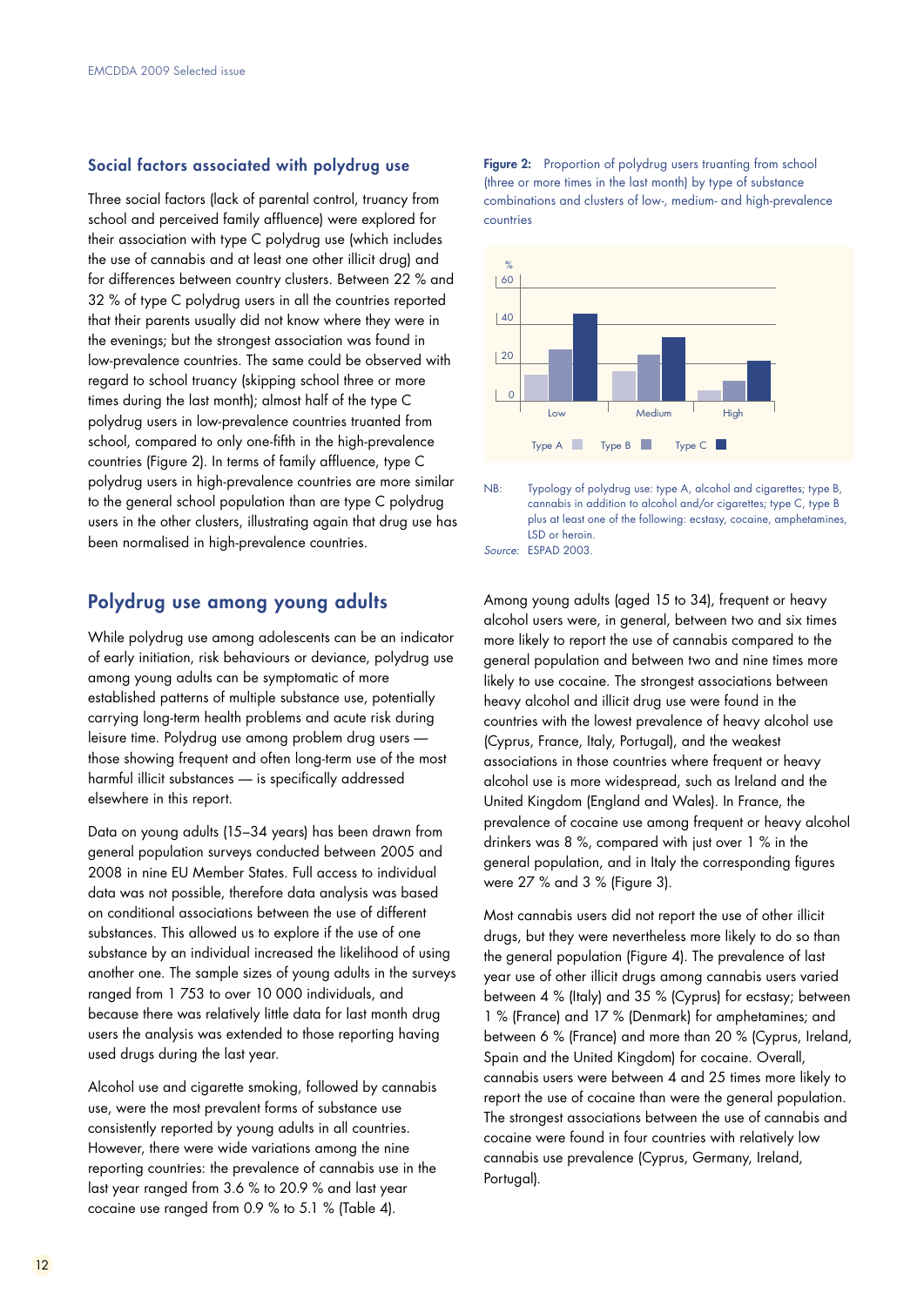| cocaine use among young adults (15-34) |                    |                                             |              |             |             |
|----------------------------------------|--------------------|---------------------------------------------|--------------|-------------|-------------|
| <b>Country</b>                         | <b>Survey date</b> | <b>Frequent or heavy</b><br>alcohol (') (%) | Cannabis (%) | Cocaine (%) | Sample size |
| Ireland                                | 2006/07            | 30.3                                        | 10.4         | 2.9         | 1989        |
| Denmark                                | 2008               | 18.6                                        | 13.3         | 3.4         | 1744        |
| United Kingdom (2)                     | 2007/08            | 9.9                                         | 15.4         | 5.0         | 7 176       |
| Germany                                | 2006               | 9.2                                         | 12.0         | 1.5         | 3 3 0 6     |
| Spain                                  | 2007/08            | 7.6                                         | 19.6         | 5.1         | 9 4 4 3     |
| Cyprus                                 | 2006               | 5.9                                         | 3.6          | 0.9         | 1753        |
| France                                 | 2005               | 5.3                                         | 16.7         | 1.2         | 10 855      |
| Portugal                               | 2007               | 2.0                                         | 6.7          | 1.2         | 4765        |
| Italy                                  | 2007               | 1.8                                         | 20.9         | 3.1         | 4 2 4 3     |

# Table 4: Prevalence of frequent or heavy alcohol use and last year prevalence of cannabis and

( 1 ) Defined by the EMCDDA as drinking six glasses or more of an alcoholic drink on the same occasion at least once a week during the past 12 months. The United Kingdom and Spain use other definitions, and comparisons should therefore be made with caution.  $\binom{2}{ }$ 2) England and Wales, the age range is 16–30.

*Source:* National experts for general population surveys of participating countries.



**Figure 3:** Frequent or heavy alcohol users (!) — use of cannabis and cocaine during the last 12 months compared to the general population of 15- to 34-year-olds

( 1 ) Defined by the EMCDDA as drinking six glasses or more of an alcoholic drink on the same occasion at least once a week during the past 12 months. The United Kingdom and Spain use other definitions, and comparisons should therefore be made with caution.

 $\binom{2}{ }$ 2) England and Wales, the age range is 16–30.

*Source:* National experts for general population surveys of participating countries.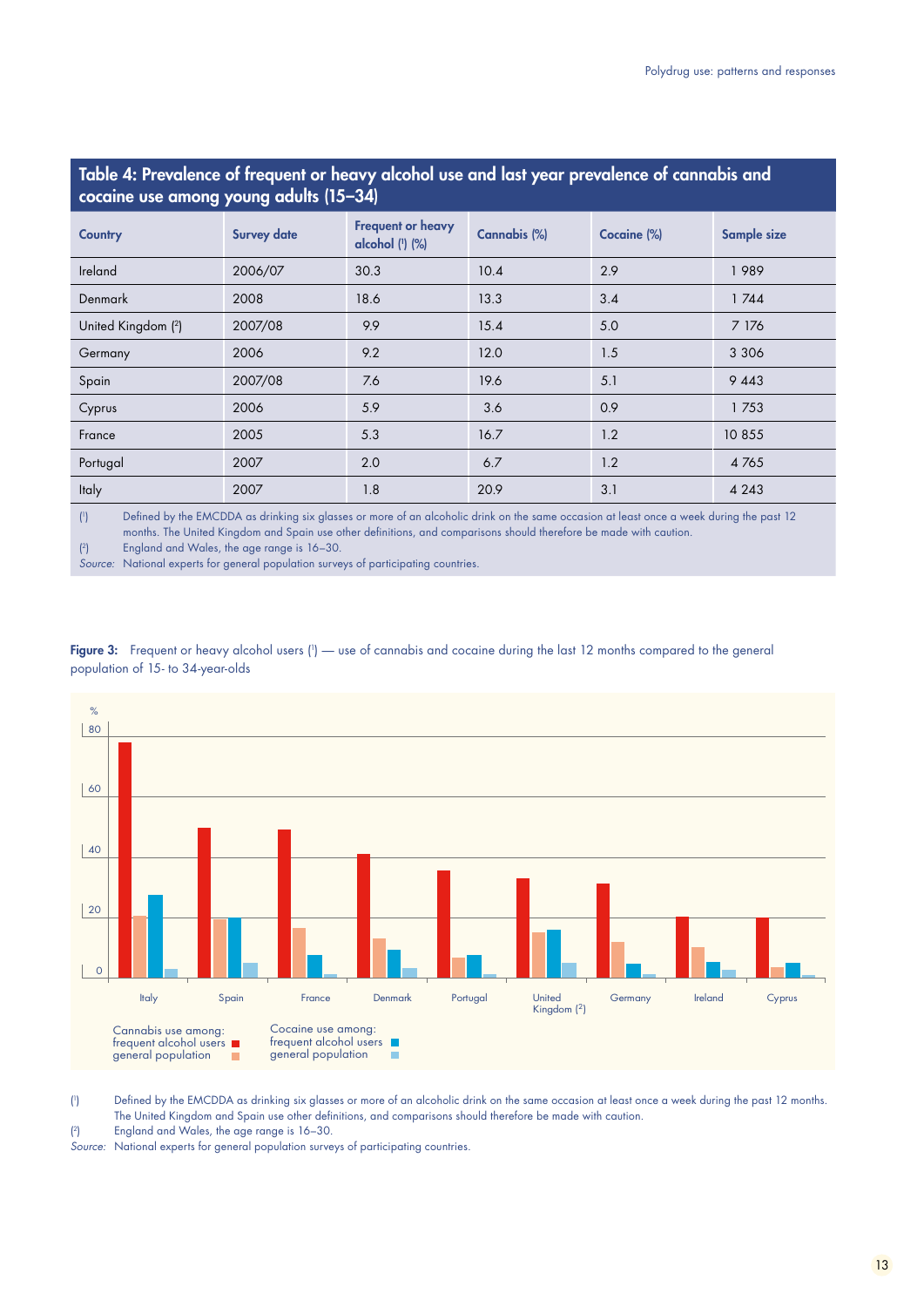

**Figure 4:** Cannabis users — frequent or heavy alcohol use (') and cocaine use during the last year compared to the general population of 15- to 34-year-olds

( 1 ) Defined by the EMCDDA as drinking six glasses or more of an alcoholic drink on the same occasion at least once a week during the past 12 months. The United Kingdom and Spain use other definitions, and comparisons should therefore be made with caution.

 $(2)$ 2) England and Wales, the age range is 16–30.

*Source:* National experts for general population surveys of participating countries.

Many of the young adults who reported using cocaine in the last year also reported using other drugs during same period. The prevalence of use of other drugs was much higher among cocaine users than among cannabis users, although caution is required when interpreting data from countries with relatively small numbers of users. In all countries, the majority of cocaine users (67–89 %) have also used cannabis. Cocaine users also reported higher levels of use of other stimulants (amphetamines and ecstasy) compared to cannabis users, but with important country differences. For example, more than 60 % of young adults reporting last year cocaine use in Denmark and Germany also reported use of amphetamine; use of ecstasy was reported by more than 50 % of young cocaine users in Cyprus, Ireland and the United Kingdom (England and Wales); while not more than 31 % of young cocaine users in Italy and Portugal reported the use of either of these two substances (4). Cocaine users also reported high levels of frequent or heavy drinking (14–58 %). And, although the lowest levels of frequent or heavy drinking among cocaine users were reported for Italy and Portugal, these levels are particularly high when compared with the general population of these two countries, where only 2 % reported

frequent or heavy drinking. In Ireland, the prevalence of this form of alcohol use among cocaine users was only twice that among the general population (30 %).

#### Polydrug use in recreational settings

Young people are exposed to a dynamic and expanding drugs market, with an increasing range of (licit and illicit) psychoactive substances or products being made easily and cheaply available. The expansion of the leisure and alcohol industry into areas of youth culture has also meant that, in many European countries, there is now a critical mass of potential polydrug users who regularly gather in large numbers at music clubs and other nightlife settings (Calafat et al., 2003; Bellis et al., 2002). New technologies have also facilitated communication about drugs, their effects, where and how to get them, within and between social networks.

Polydrug use often takes place in the context of recreational activities, with population surveys confirming that drug use is associated with visiting bars and nightclubs. Studies conducted in targeted nightlife settings during the past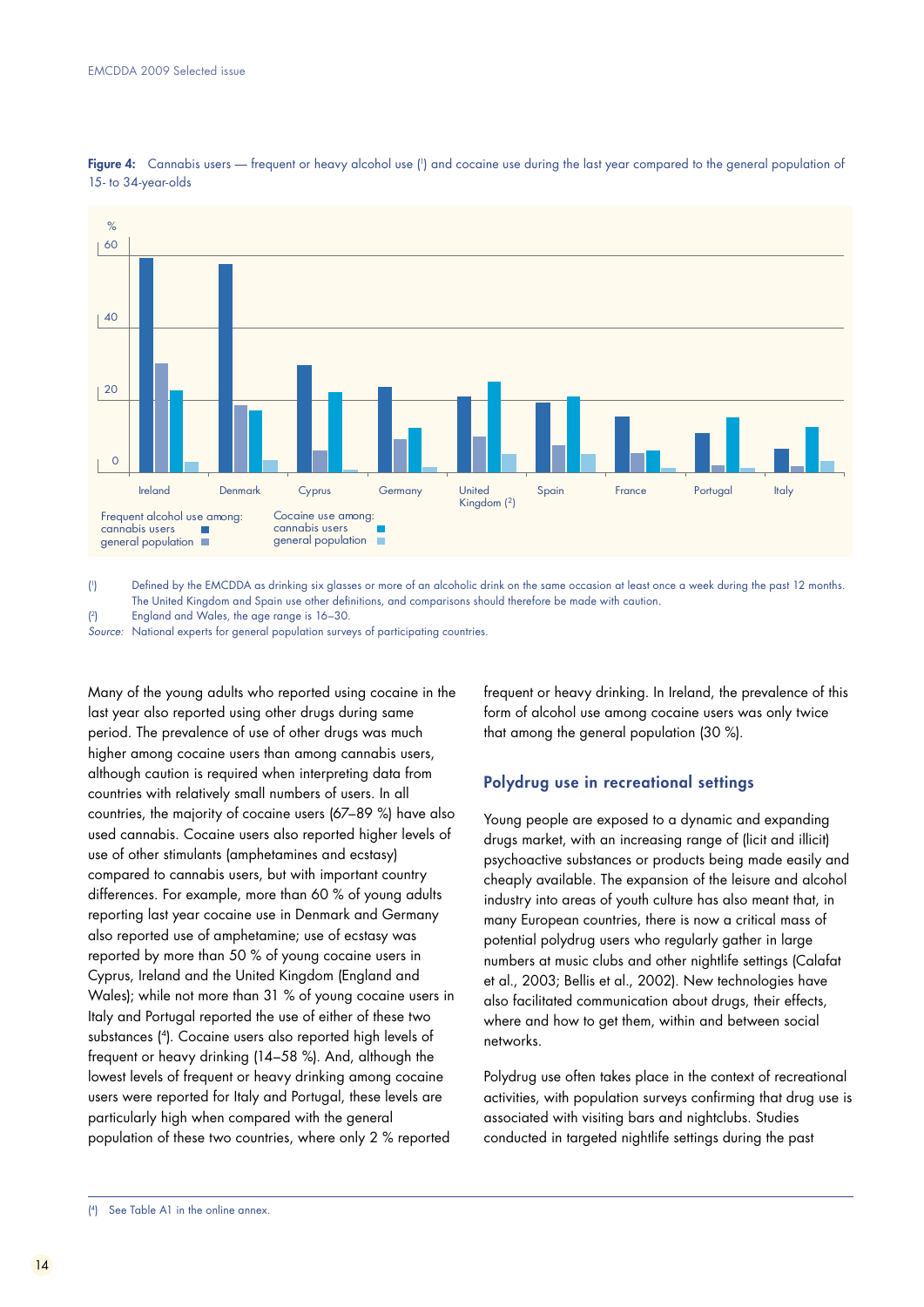<span id="page-16-0"></span>decade in several Member States have found comparatively high levels of drug use.

Studies conducted in recreational settings in 2007 are available from five countries (Belgium, Czech Republic, Latvia, Lithuania, Austria). Lifetime prevalence estimates in these studies ranged from 15 % to 71 % for ecstasy use and from 17 % to 68 % for amphetamine use. The Czech Republic also reported recently a rise in the acceptability and attractiveness of cocaine and ecstasy use.

A study conducted in 2006 among a sample of 1 383 young people in nightlife settings in nine European cities (Athens, Berlin, Brno, Lisbon, Liverpool, Ljubljana, Palma, Venice, Vienna) found that the frequent use of individual drugs varies between cities and appears to reflect the prevalence levels among the general population and the availability of the substances. Tobacco (48 %), alcohol (11 %) and cannabis (9 %) were overall the substances most commonly used on a regular basis (five or more days a week); fewer than 1 % of respondents reported regular use of other substances. However, the study identified the existence of a very small group of drug users who consumed drugs in an extremely intensive manner. It also found that concomitant alcohol use was common, with 34 % of those interviewed reported having been drunk more than twice during the four weeks before the interview. Drunkenness is likely to increase the risk of making ill-considered decisions about drug taking, and was more commonly reported by males than females: 42 % and 27 % respectively (European Commission, 2007).

Two recently conducted studies in recreational settings were reported by Belgium. The first one, in the Flemish Community, surveyed over 2 000 people in three clubs during different events held in 2003, 2005 and 2007. The study found that almost half of those who reported the use of an illicit drug during the last year stated that they regularly combined alcohol and an illicit drug, and one in four drug users regularly combined different illicit drugs. Cannabis and cocaine were used both before and after going out. The second study, in the French Community, surveyed 2 444 individuals during music festivals in 2007 and found that 68 % of respondents used at least one psychoactive substance during such an event (tobacco not included). Some 38 % used only one substance, while 18 % used two substances and 12 % used three or more during the event. Among those who had used alcohol or drugs during the event (*n* = 1 649), the most common combination was alcohol and cannabis (19 %). Ecstasy users took an average of three other products (*n* = 165) and cocaine users an average of four other products (*n* = 86).

In the context of recreational drug taking, polydrug use can be time-limited and linked to a specific social situation or location. For example, one finding from a 2002 drugs survey conducted among 868 tourists at Ibiza airport is that those who were already using drugs in the United Kingdom had a significantly higher frequency of use during the holiday period. Some 6.7 % reported using ecstasy for five nights or more while in the United Kingdom, compared with 36.9 % while in Ibiza; on average consumers used at least two illicit drugs during the holiday (for example, 46 % of ecstasy users also used cocaine) as well as alcohol (Bellis et al., 2003). Furthermore, some individuals who had never used illicit drugs at home started using while on holiday in Ibiza. An EMCDDA 'Selected issue' on recreational drug use reported that Swedish research found that 23 % of the young people surveyed had tried illicit drugs for the first time while abroad, and in Spain recreational drug use was reported to be highest among concentrations of young people on the Mediterranean coast where there are many tourists (EMCDDA, 2006). Evidence suggests that during short holiday periods and weekends, young people are particularly liable to indulge in drug-related activities that put them at risk, which highlights the need for specifically targeted prevention and harm-reduction responses that take into account the context in which polydrug use occurs (Bellis et al., 2003).

# Responses to polydrug use among adolescents and young adults

Data, both for adolescents and young adults, suggest that there is, in all countries, a limited group of people that consume multiple licit and illicit drugs, sometimes with a high frequency of use. Among adolescents, the use of several substances, including at least two illicit drugs, appears to be generally correlated with truancy and family risk factors. However, in countries where prevalence of drug use is highest, this correlation is weaker because non-vulnerable adolescents are also likely to use drugs such as cannabis. In these countries, a large number of non-vulnerable and lower-risk substance users may contribute to a greater share of health problems than the smaller number of vulnerable drug users who are individually at much greater risk. This is known as the 'prevention paradox' (Spurling and Vinson, 2005). In these countries, prevention strategies should address the norms and behaviours of non-vulnerable substance users, while also including selective measures targeting the most vulnerable and at-risk ones. In contrast, in countries where prevalence of alcohol and drug use is low, a larger proportion of health and social problems may occur among vulnerable or marginalised people consuming drugs, and these can be reached with selective and indicated prevention interventions.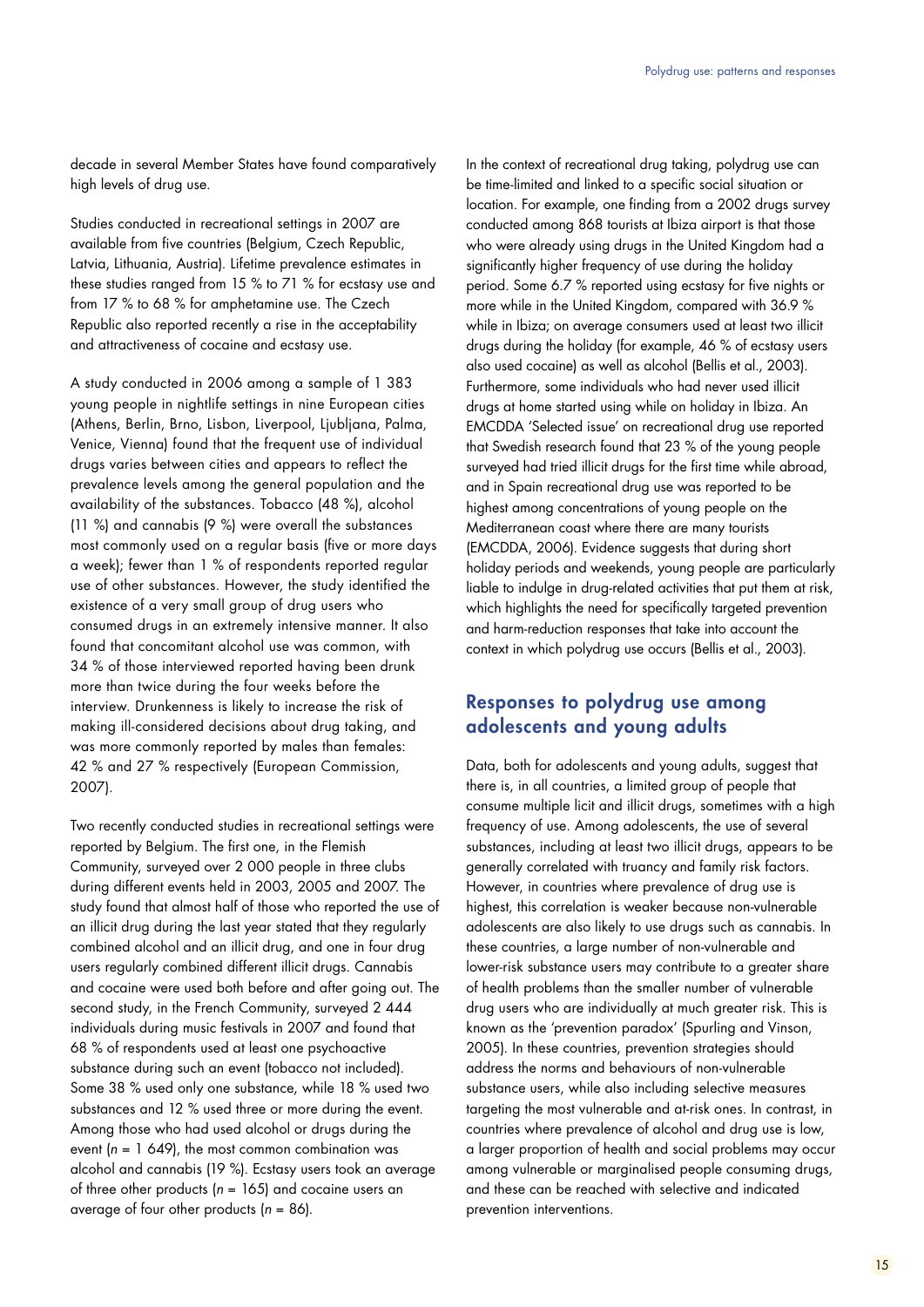# Responses to widespread use of alcohol, cigarettes and cannabis use among young Europeans: environmental approaches

There is evidence that alcohol and tobacco policies that target the market environment, such as pricing, taxation, regulating locations for sale and consumption of alcohol, including happy hour restrictions, have an impact on the use of these substances and the related health consequences (Toumbourou et al., 2007). Prevention strategies can also attempt to alter the cultural, social and physical environments in which people make their choices about drug use. The environmental approach acknowledges that individuals are influenced by a complex set of factors, such as social norms, regulations, mass media messages and accessibility of alcohol, tobacco or illicit drugs. Within this framework, tobacco and alcohol (and more recently cannabis) are viewed as industrial epidemics (Jahiel and Babor, 2007) that require modification of the social norms and market regulation.

Current developments in environmental strategies include the introduction of full smoking bans in all public places and workplaces (including restaurants and bars) by 12 EU Member States. Belgium, Spain, Denmark, Germany and Portugal have also introduced partial smoking bans. Other interventions include proposals for a code of conduct for alcohol advertising; integration of roadside drug screening alongside drink driving tests; and EU-wide indexation of existing minimum excise duties on alcohol. These strategies may have a knock-on effect on cannabis consumption and other illicit drug use. For example, studies have suggested that cannabis use may perpetuate cigarette smoking (Amos et al., 2003), and it is possible that tobacco policies and EU-wide tobacco advertising bans have influenced the prevalence of cannabis use as well as that of cigarette smoking. A study by Farrelly et al. (2001) also suggests that increases in cigarette taxation can reduce the intensity of cannabis use and may have a modest effect on the probability of use among males. Smoking bans and tax increases tend, however, to show direct effects on adults and indirect effects — possibly mediated through social norms — on adolescents (Aspect Consortium, 2004).

Structural national prevention measures targeting the availability of cannabis are rare. However, the Dutch government has now ruled that, in addition to other existing regulatory measures, coffee shops should not be located in the immediate vicinity of schools, and this could lead to a reduction in the overall number of retail outlets. Public smoking of cannabis has also become subject to a fine in the city of Amsterdam.

Perceptions of cannabis, particularly those of adolescents, are modulated more by personal experiences, observation of others and beliefs than by receiving objective information about the risks related to cannabis use (Springer et al., 1996). Normative beliefs are considered particularly important for young people who use cannabis, as they tend to view the prevalence of use among their immediate peers as being 'normal', and may thereby overestimate the overall prevalence of cannabis use in the population (Page and Roland, 2004). Some Member States have reported attempts to reverse the social perception of cannabis use as being a 'normal' behaviour, and to correct misconceptions that a majority of young people use drugs (EMCDDA, 2004). Cannabis use is also associated with specific youth subcultures, and some prevention programmes focus on deconstructing or neutralising certain 'market images' of cannabis, but these programmes still need to be evaluated for their effectiveness.

Environmental approaches in schools can take the form of structural and regulatory policies and practices — school rules. And, these measures may have an impact on preventing or delaying licit and illicit substance use (Hawks et al., 2002). The majority of Member States report that most of their schools have drug and alcohol polices that define procedures and rules about use and possession of licit and illicit substances in and around the school premises.

# Prevention responses targeting vulnerable young people

Selective prevention usually targets vulnerable groups who share common socio-demographics and intervention needs, which are mostly related to social exclusion and increase the risk of developing problem drug use. Prevention strategies that specifically target polydrug use among the most socially vulnerable populations, especially those with social or academic problems, and young people who live in disadvantaged families or neighbourhoods where multiple risk factors are concentrated, are described in the 'Selected issue', *Drugs and vulnerable groups of young people* (EMCDDA, 2008b).

Indicated prevention focuses on diagnosed persons with an individually attributable vulnerability that increases their propensity to develop drug problems. Fast trajectories into problem drug use due to individual vulnerability factors, such as sensation seeking, impulsivity, aggressiveness and mental health problems, are extensively discussed, along with the corresponding prevention interventions, in a recent EMCDDA 'Thematic paper' on indicated prevention (EMCDDA, 2009b). As both selective and indicated prevention strategies target underlying vulnerability at social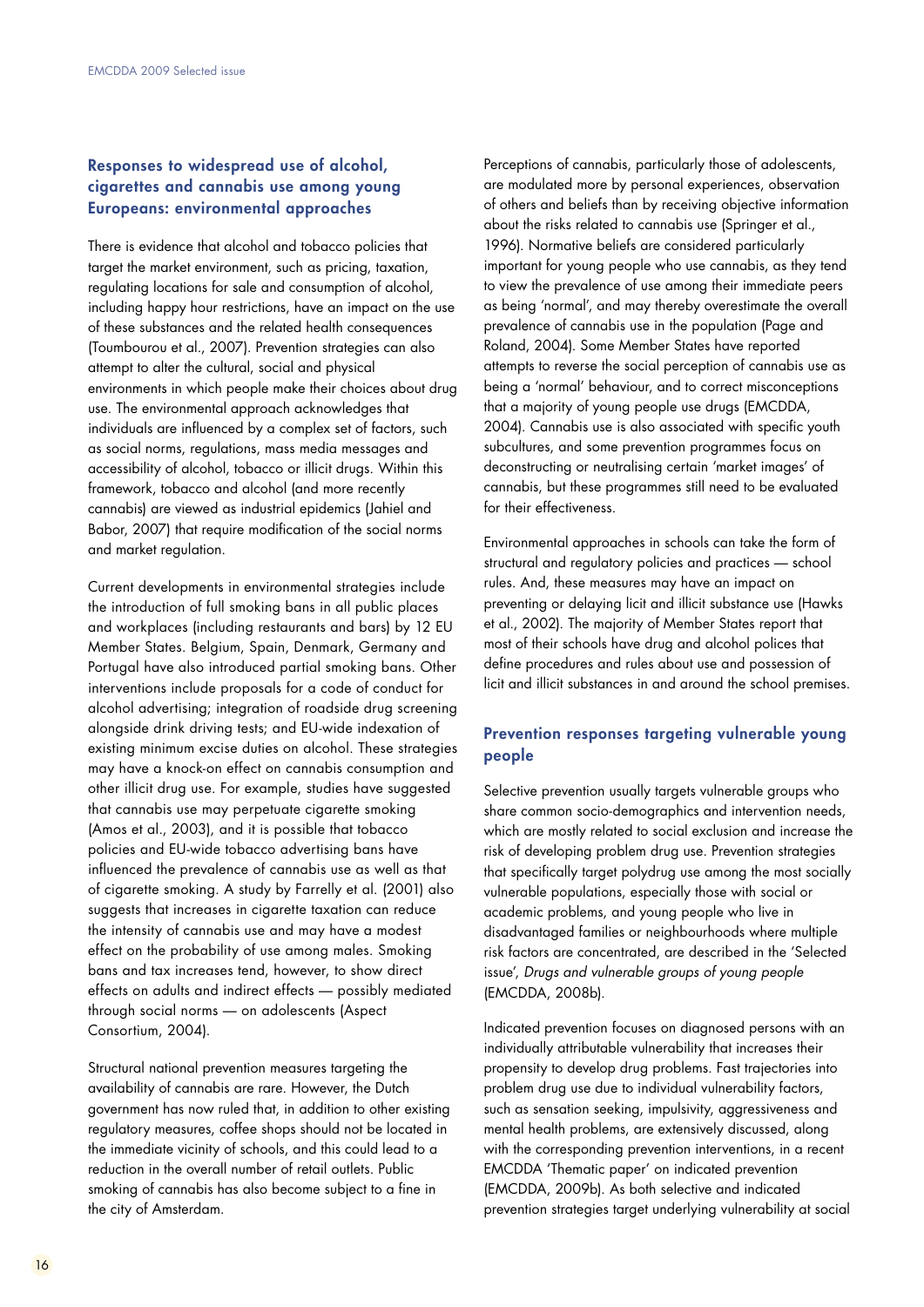(selective prevention) or individual (indicated prevention) level, rather than the use of specific drugs, they are suitable for addressing polydrug use.

## Responses targeted at drug users in recreational settings

The high prevalence of polydrug use found in certain recreational settings, such as clubs, festivals or raves, identifies them as important environments for implementing prevention and harm-reduction measures. The responses to drug use in these settings that are most frequently reported by EU Member States are targeted information campaigns, which often rely on the dissemination of information through flyers, booklets and the Internet. These materials are usually designed to reflect youth culture and are distributed through outreach mobile prevention teams. They aim to raise awareness of the potential health risks associated with commonly consumed substances, including alcohol, as well as the consequences of mixing substances. The Belgian Partywise website, for example, allows users to select two substances and read about the potential health consequences of using them in combination ( 5).

Guidelines for club owners about minimum health and safety standards in recreational settings, such as the 'Safer dancing' guidelines in the United Kingdom, are another intervention developed to prevent the acute health risks that are associated with the single or combined use of licit and illicit substances. While 12 countries now report that such guidelines have been developed for nightlife venues, only the Netherlands, Slovenia, Sweden and the United Kingdom report that they are monitored and enforced. The guidelines generally include measures such as overcrowding control, provision of free and accessible water, immediate availability of first aid by trained staff, chill-out rooms or provision of information material on the prevention and reduction of harm associated with drugs usually consumed in nightclubs. In a recent EMCDDA survey, national experts from most reporting EU Member States reported that these measures were available in fewer than half of the nightclubs with sufficiently large target populations for the intervention to be implemented (Figure 5). Worryingly, several national experts reported that free accessible water is rarely or not available in nightclubs. The purchase of alcoholic drinks might then be favoured over the purchase of water and this might increase the risk of negative health consequences.





NB: Availability is defined by the provision of the specified measure in nightclubs with sufficiently large target populations for the intervention to be implemented: nearly all (full); the majority, but not nearly all (extensive); more than a few, but not the majority (limited); only a few (rare); not available. Information was collected by means of a structured questionnaire.

*Sources:* Reitox national focal points.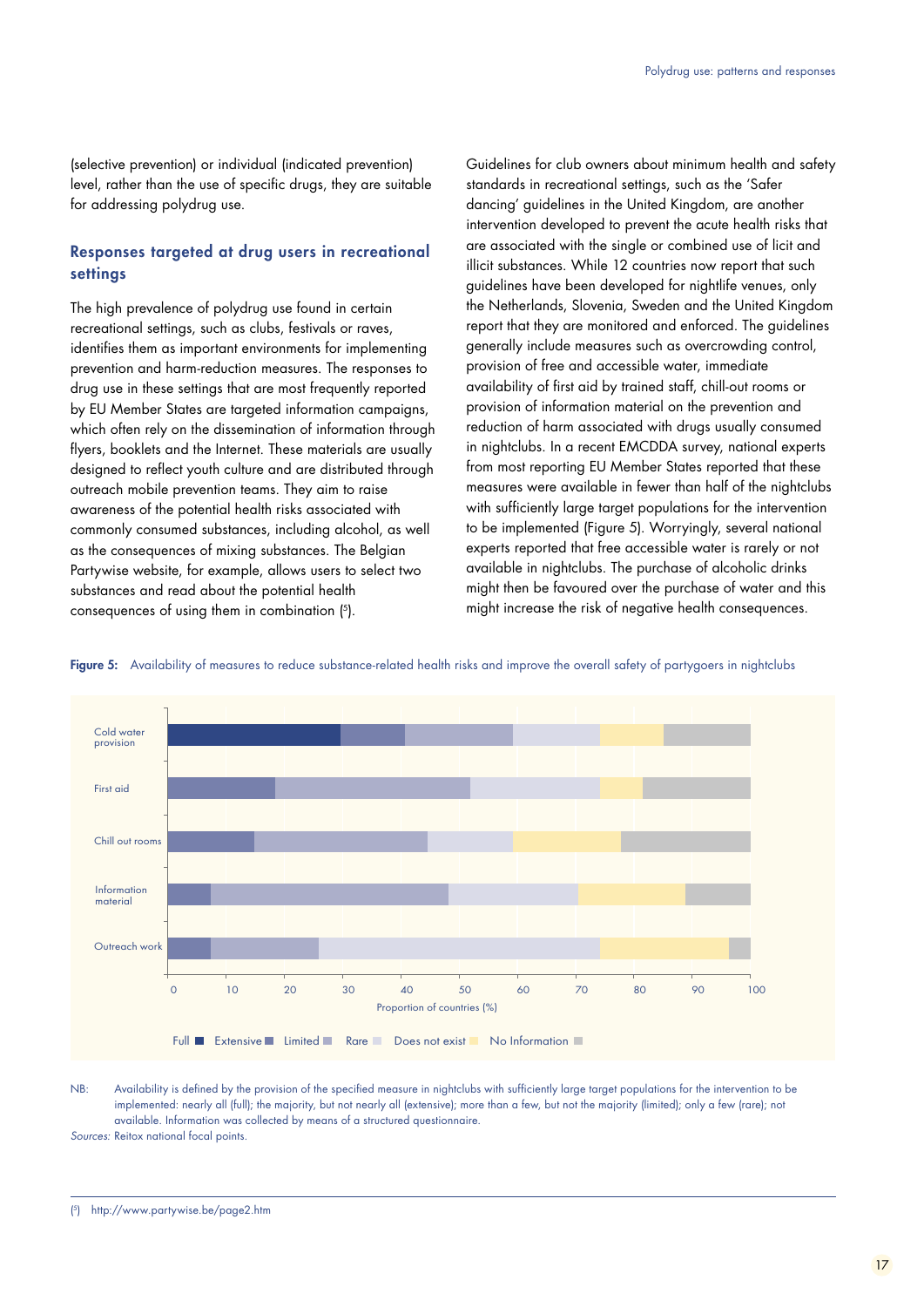<span id="page-19-0"></span>Other strategies attempt to alter the social, economic and physical environment associated with alcohol and drug consumption. The aims of these strategies include modifying consumption behaviours and norms, creating conditions less favourable to intoxication and injuries, and reducing the opportunities for substance-related problems to occur ( 6).

Measures reported by Member States that take place in or around nightlife settings include: training for bar and security staff, for example, to refuse entrance to intoxicated or aggressive customers; enforcement of existing drug and alcohol legislation; distribution of leaflets and posters to raise awareness of substance-related harms; provision of late-night transport services; provision of lighting and ventilation suitable for a safe nightlife environment. The implementation of such measures is often based upon dialogue and partnership between different stakeholders, such as the police, licensing authorities, club owners and healthcare providers.

Strategies that address the environment in which young people consume drugs and alcohol appear to have considerable potential for safeguarding public health and improving public safety, with benefits that can extend into the wider community (Bellis et al., 2002; World Health Organization, 1997). However, full implementation tends to be limited to particular, known problem areas and to a few Member States. In addition, acknowledgment that alcohol is a main contributor to substance-related harm in recreational settings is often limited and, in most Member States, responses to illicit drugs are addressed separately from alcohol. Non-governmental organisations working in prevention and harm reduction in recreational settings have little or no influence on environmental alcohol policies. For all these reasons, there is considerable potential for improving the responses to polydrug use in nightlife settings.

# Polydrug use and its health consequences among problem drug users

Problem drug users ( 7), those practising the more intensive and damaging forms of drug use, often suffer from underlying health problems, which can increase their susceptibility to the harmful effects of combining drugs. Furthermore, some of the drug combinations commonly taken by problem drug users are associated with particularly elevated risks. These risks and health consequences are examined below, with particular attention to clients in opioid substitution treatment, among whom polydrug use levels are very high, and are connected with severe adverse health and psychosocial consequences.

# Acute health problems and drug-induced deaths related to polydrug use

Interactions between different drugs consumed close together in time can lead to increased toxicity. This can occur due to additive or potentialising effects, pharmacokinetic factors (e.g. reduced metabolism leading to higher blood concentrations), or to other interactions, such as the production of a new metabolite derived from the drugs or their breakdown products. The effects of certain psychoactive substances can also lead to increased risk behaviour with another substance. For instance, alcohol intoxication can reduce the capacity to judge the amount of opioids consumed or reduce awareness of the loss of tolerance to opioids that is likely to occur after discharge from treatment or release from prison. The co-use of several substances can also increase the risk of negative outcomes, such as accidents or injuries. Research has also shown that the added effects of multiple substance use can increase considerably the risk of road accidents, even with relatively low levels of intoxication (EMCDDA, 2007).

Hospital emergency services report that polydrug intoxications, with alcohol playing a key role, represent a significant proportion of medical emergencies (Sopenã et al., 2008). Cardiologists also report that cocaine users typically consume other toxic substances (including tobacco), resulting in greater diagnostic difficulties. It is suggested that cocaine use be considered when young adults present with chest pain (Guiraudet et al., 2001).

The true numbers of drug-induced deaths (8) in Europe, as well as the extent to which these are caused by the consumption of more than one substance, is likely to be underestimated for a number of reasons. Therefore, a pilot study was carried out to explore the feasibility of collecting further information on the substances involved in the druginduced deaths reported to the EMCDDA, drawing on general and special mortality registries. Nine countries (9) reported more than 6 900 deaths (two-thirds of which were in

<sup>(</sup> 6) http://www.emcdda.europa.eu/themes/prevention/environmental-strategies

<sup>(</sup> 7) The EMCDDA defines 'problem drug use' as 'injecting drug use or long-duration/regular use of opioids, cocaine and/or amphetamines'.

<sup>(</sup> 8) Also known as overdose deaths or poisonings. For more information on the EMCDDA drug-related deaths protocol and definitions see http://www. emcdda.europa.eu/themes/key-indicators/drd.

<sup>(</sup> 9) Czech Republic, Denmark, Germany, Latvia, Malta, Netherlands, Austria, Portugal, United Kingdom.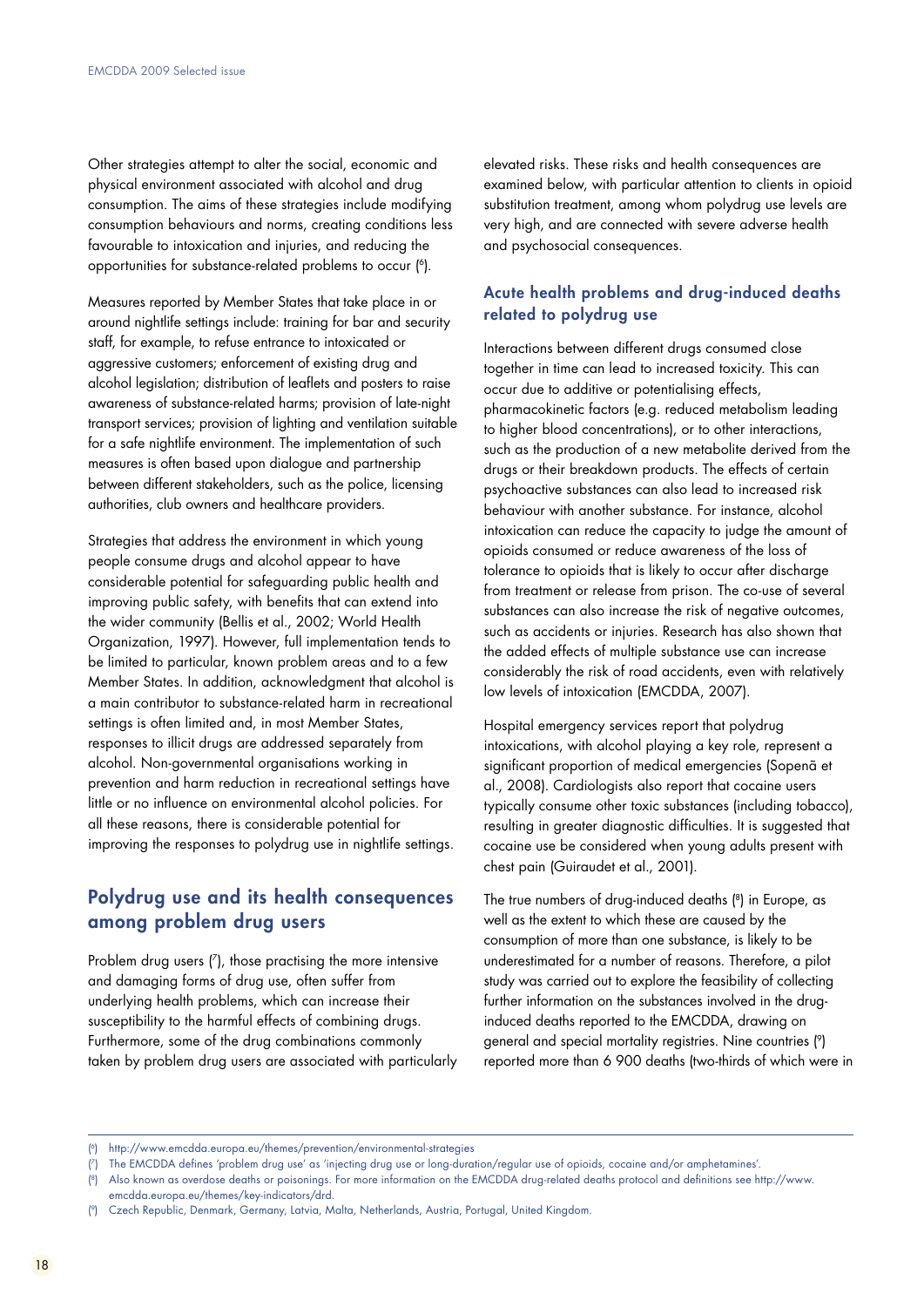the United Kingdom) that had occurred between 2002 and 2005. The reporting countries generally used the sources of information and case definitions recommended by the EMCDDA (<sup>10</sup>). The substances searched for and reported included opioids, cocaine, amphetamines, hallucinogens, cannabis, volatile substances, psychoactive medicines and alcohol. Some countries also reported that certain substances were less likely to be searched for or reported (e.g. cannabis).

The results of this feasibility study are in line with the data collected through the EMCDDA drug-related death indicator and show that the vast majority of reported drug-induced deaths are related to opioids. At least one opioid was found in the post mortem toxicology of three-quarter of all cases (77 %), followed by cocaine which was found in one-fifth of cases (21 %), and amphetamines (7 %).

The pilot study provided preliminary evidence of the high proportion of drug-induced deaths in which more than one psychoactive substance was detected. Overall, an opioid was detected as the sole substance in 18 % of the deaths, and together with alcohol in an additional 13 %. Cocaine was detected as the sole substance in 3 % of the deaths, and in combination with opioids in a further 8 %. Other combinations of drugs, most of which included opioids, were found in the remaining deaths.

Methadone was detected in about one-fifth (19 %) of the drug-induced deaths examined. Of these, it was mentioned as the sole drug in only 12 % of cases in combination with alcohol in a further 8 % and with another opioid in another 10 %. In the remaining cases, methadone was associated with other psychoactive substances.

Although these are preliminary results and there are some methodological limitations, the data from this feasibility study confirm that opioid use constitutes, by far, the most frequent background against which drug-induced deaths occur. These deaths are frequently related to combinations of substances, and only a minority of cases are related to one substance only. This might reflect the prevalence of polydrug use among drug users, as well as the increased risk of overdose and adverse effects when substances are combined.

As some substances may not have been identified or reported, the involvement of drug combinations in the deaths examined in the feasibility study may be underestimated. The presence of alcohol and psychoactive medicines could

not be measured fully with the data collected, but figures are thought to be very high. The EMCDDA is developing the monitoring of polydrug use and particularly wants to improve measurement of the fraction of drug-induced deaths in which alcohol and psychoactive medicines, particularly benzodiazepines, played a role. Polydrug use, particularly its fatal consequences, should be explored further to inform public health interventions.

In addition to drug-induced deaths, non-fatal overdoses constitute a major public health problem, which can be aggravated by polydrug use. Studies suggest that among heroin users the most common cause of non-fatal overdose, besides taking a higher dose and taking heroin with increased purity levels, is using alcohol at the same time as heroin (Gossop et al., 1996).

# Chronic risks and problems linked to ongoing polydrug use

Longitudinal cohort studies that follow problem drug users in Europe (e.g. opioid or cocaine users, or injectors) over long periods of time show a very high mortality rate, compared to the general population, due to causes such as overdoses, diseases and violence (Bargagli et al., 2005; Clausen et al., 2009). These studies include mainly opioid users, most of whom are polydrug users (including tobacco and alcohol) and present other social and personal risk factors. Overdose deaths will often be the result of, or occur against a background of, polydrug use, combined with the effects of chronic alcohol use (e.g. hepatic disease) or tobacco use (respiratory diseases). Other diseases leading to increased mortality can be influenced by chronic combined use of alcohol, tobacco, cocaine and other substances (Cruts et al., 2008). Overall, continued use of several substances can lead to longer-term toxicities in various organs or body systems (e.g. liver, cardiovascular, neurological).

Another dimension of chronic health damage, related to the use of different substances, is the aggravating effect of heavy alcohol use in the prognosis of liver disease due to chronic hepatitis C infection acquired through previous drug injection (11). Studies also report a very high prevalence of tobacco smoking among cases of cocaine-associated myocardial infarction, which could suggest that tobacco use constitutes a favourable background for these accidents (Baumann et al., 2000; Hollander et al., 1995).

<sup>(&</sup>lt;sup>10</sup>) See the 2009 statistical bulletin for the definitions of 'drug-related death' by which EU Member States report to the EMCDDA. In the Netherlands, deaths of known problem drug users are generally not forensically examined.

<sup>(</sup> 11) See 'Drug combinations: effects and consequences', p. 20.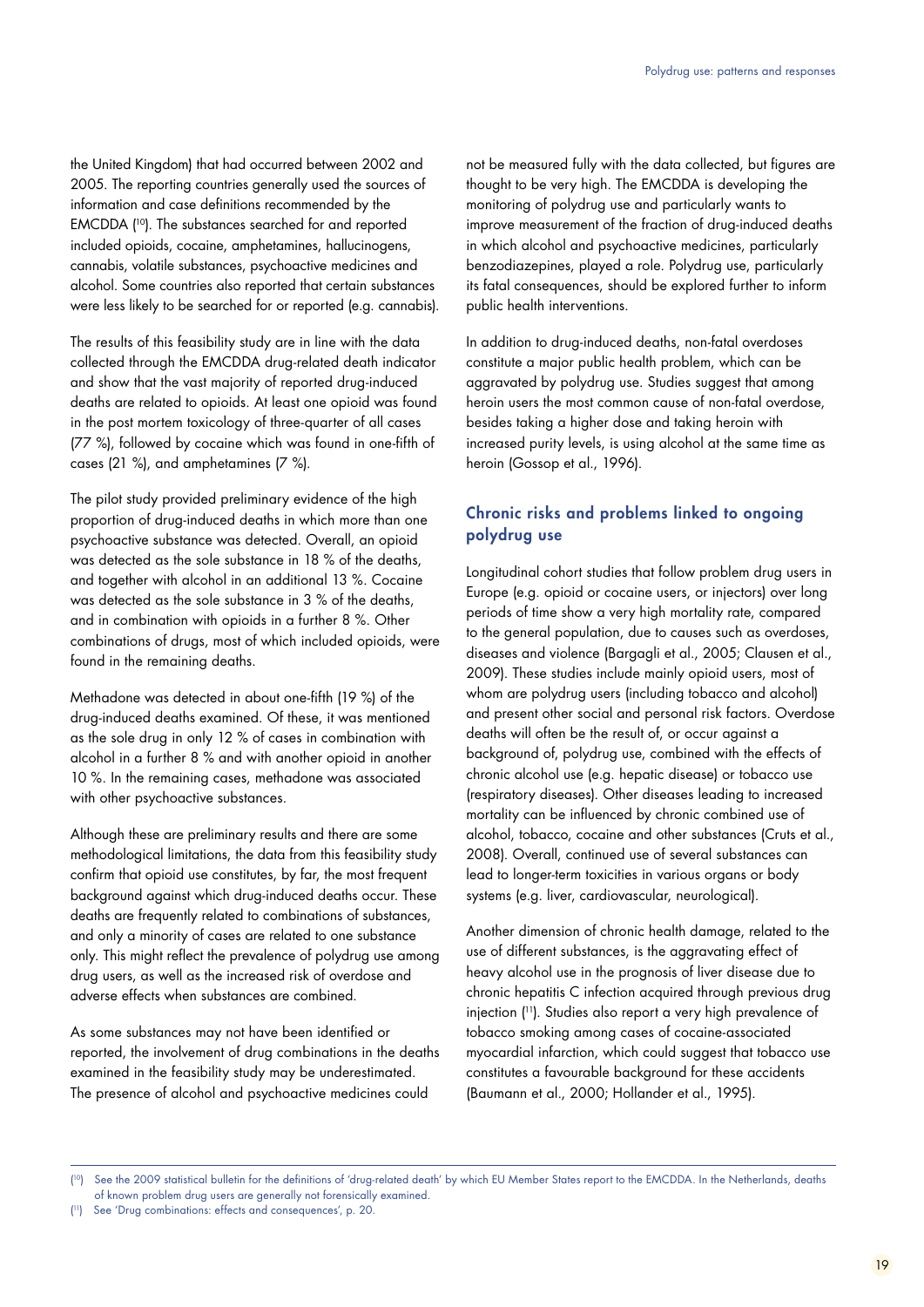#### Drug combinations: effects and consequences

The specific risks associated with particular drug combinations can only be described in outline, as they are also influenced by characteristics of the user, such as the existence of tolerance, health status or genetic or phenotypic factors. Impaired liver functioning may, for instance, lead to higher blood concentrations, thereby causing increased toxic effects. The quantity and purity of the drugs used and the route of administration are other key variables that have an impact on the effects of drug combinations. Intravenous drug use will also lead to higher blood concentrations.

Despite these limitations, it is possible to list the betterdocumented effects and consequences of some of the common drug combinations, including those associated with high risks and severe health problems.

#### *Alcohol: a cross-cutting issue in polydrug problems*

Alcohol is present in most polydrug use combinations. Alcohol intoxication may lead to misjudgements regarding the use of other substances, including the amounts used. Concomitant alcohol use can also produce changes in the pharmacokinetics of other substances. Long-term, heavy use of alcohol is likely to cause severe liver damage, which often impairs the metabolism of other substances and can make it dangerous to consume amounts that would otherwise be tolerated.

#### *Cocaine and alcohol*

Alcohol can increase the levels of cocaine in the blood by about 30 %. It also enables the production of a psychoactive cocaine metabolite (cocaethylene) with a longer duration in the blood. The combination of these two substances also increases heart rate and blood pressure, which could lead to a higher risk of cardiovascular problems. In addition, cocaine use may facilitate increased alcohol consumption by decreasing the perception of alcohol intoxication effects. Violent behaviour and suicidal ideation have also been associated with the concomitant use of these two substances.

#### *Opioids and cocaine*

Opioids depress the central nervous system and cocaine stimulates it. The negative cardiovascular effects of cocaine are amplified when it is co-administered with opioids. Animal studies also indicate that cocaine, as well as opioids, can induce respiratory depression, which could increase overdose risk. In addition, cocaine can initially mask the sedative effects of opioids, thereby increasing the risk of a later overdose.

#### *Opioids and benzodiazepines, with or without alcohol*

Opioids, benzodiazepines and alcohol are all depressants of the central nervous system. Their concomitant use can lead to marked respiratory depression resulting in a high risk of fatal and non-fatal overdoses. Older drug users may also face delayed metabolism of benzodiazepines and there is an increased danger of respiratory depression when used with methadone.

# Polydrug use among drug users entering drug treatment

Drug users entering treatment can be considered as indirect indicators of the profiles and trends in the wider population of problem drug users. However, it must be noted that the data presented here do not reflect the profile of all clients in treatment, but only of those starting drug treatment.

An ad hoc data collection and analysis was carried out in 14 European countries ( 12) with the objective of better understanding the prevalence and patterns of polydrug use among those entering drug treatment. The analysis was based on primary and secondary drugs, which were reported by clients only if they caused problems (according to the client or following a short diagnosis by a doctor) and had been used during the month before entering treatment. Alcohol was only recorded as a secondary substance in the framework of illicit drug treatment. Some methodological limitations, such as country differences in the methods of recording multiple drug use, must also be considered when interpreting the data.

The data covered 262 477 clients who entered treatment in 2006, with numbers in individual countries ranging from 483 clients in Cyprus to 100 267 in England. Approximately 50 % of all clients entered drug treatment for the first time in their life. The main primary drugs reported were heroin (47 %), cocaine (20 %), cannabis (19 %) and stimulants other than cocaine (4 %). The proportions are slightly different among the subgroup of those entering treatment for the first time, with heroin accounting for 36 % of new clients,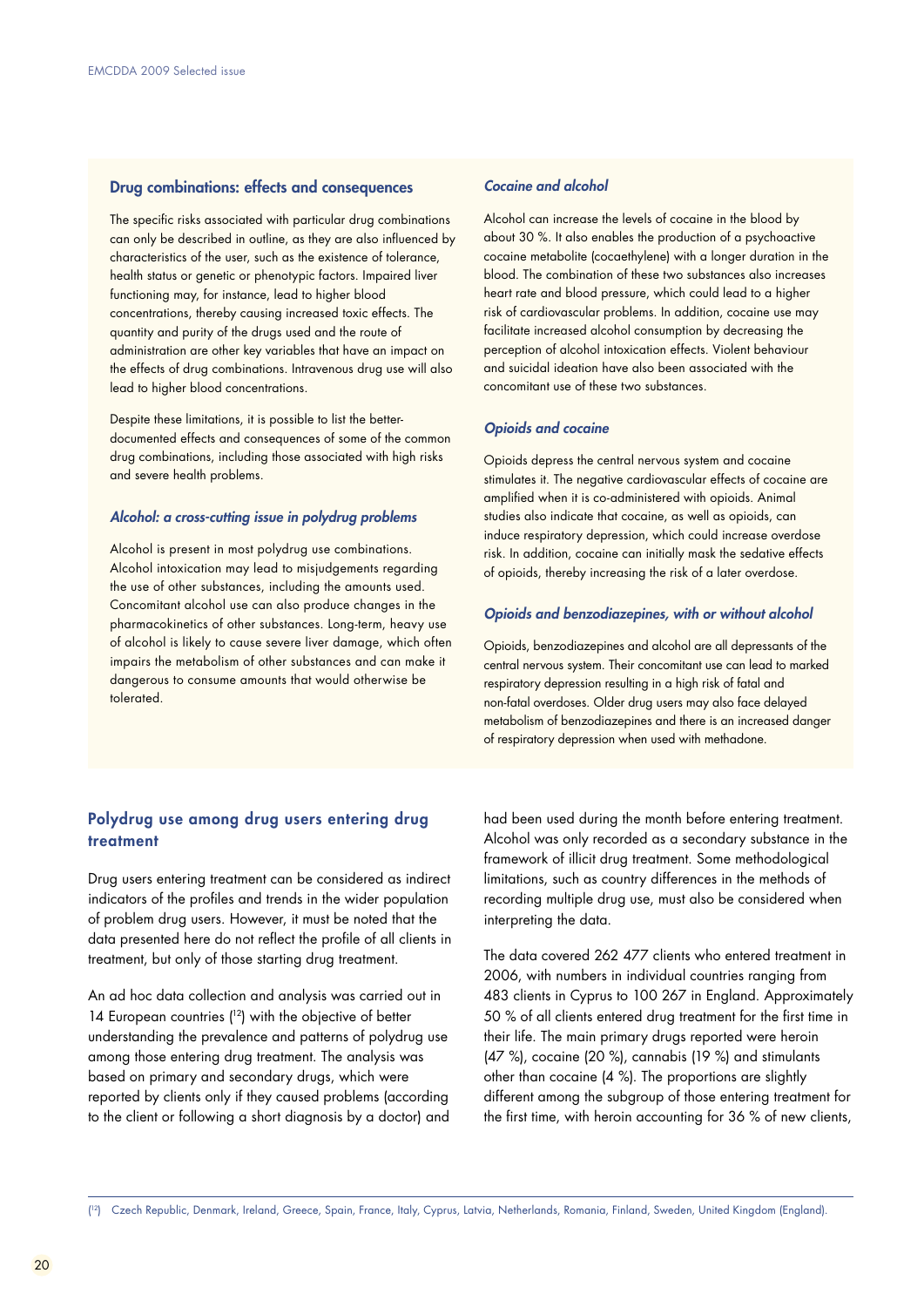cocaine for 28 %, cannabis for 26 % and stimulants other than cocaine for 5 %. There were also considerable differences between countries in the distribution of primary drugs ( 13) (EMCDDA, 2009a).

More than half of the clients (57 %) reported at least one problematic drug in addition to the primary substance for which they had entered treatment. These clients can be regarded as polydrug users. Overall, 33 % of all clients reported one secondary drug, 20 % reported two, and a much smaller proportion reported three or more secondary drugs. The proportion of treatment clients reporting polydrug use varied between countries, from 13 % in Romania to 86 % in Finland ( 14). Among new clients, the figures ranged from 40 % in France to 81 % in Finland ( $^{15}$ ).

The highest proportion of polydrug users was recorded among crack clients and among those entering treatment for the use of stimulants other than cocaine, but both of these groups were numerically small. The lowest proportion of polydrug users was found among primary cannabis clients. For all drugs with the exception of heroin, polydrug users composed a higher proportion of clients entering treatment for the first time than of all clients entering treatment. This might suggest a recent increase in multiple substance use among problem drug users.

Overall, around 60 % of clients reporting heroin, cocaine or other stimulants as their primary drug also reported a secondary drug. The proportion of polydrug users was smaller among cannabis users (43 %) and higher among crack users (69 %). These figures varied greatly between countries. In Romania, only 1.4 % of primary heroin users reported a secondary substance, while 92.2 % did so in Finland. For primary cannabis users, the prevalence of secondary drug use ranged between 23 % in Italy and 79 % in Finland. For primary cocaine users, polydrug use ranged from 44 % in Italy to 83 % in Ireland; among primary users of non-cocaine stimulants, it ranged from  $30\%$  in Italy to 85 % in Finland ( $\frac{1}{6}$ ).

The most frequently reported secondary drugs were cocaine (including crack, by 32 % of all clients reporting a secondary drug), alcohol (27 %), cannabis (27 %) and other stimulants (11 %). The frequent reporting of cocaine as a secondary substance might reflect increases in prevalence of

use observed in several countries in recent years, as well as the use of cocaine among primary heroin users, who sometimes re-enter treatment for problems related to cocaine (SIVZ/IVZ, 2006) ( 17).

Countries differed in the secondary substances most frequently reported. In Ireland, cocaine hydrochloride was reported as a secondary substance by more than one-third of polydrug clients (35 %), and by more than half in Cyprus (54 %). In the United Kingdom, crack cocaine was reported as a secondary drug by 29 % of those clients who reported use of more than one substance. Alcohol was cited as a secondary substance by around 40 % of drug clients in Denmark, Ireland, Spain and Sweden, and cannabis by around half of all clients in the Czech Republic and Finland, and by even larger proportions of clients in Cyprus (59 %) and Greece (63 %). Finally, stimulants other than cocaine were reported as a secondary drug by about one-third to a half of drug clients in the Czech Republic, Denmark, Cyprus, Latvia, Finland and Sweden.

The most frequently reported drug combinations among clients who entered treatment in 2006 were: heroin and cocaine; cocaine and cannabis; cannabis and alcohol ( 18). Each combination was sometimes reported with other substances.

Patients co-using heroin and cocaine (including crack) represented a large group of the polydrug users in treatment. This group was comprised largely of heroin users who also use cocaine, and often use other drugs including alcohol. The proportion of heroin and cocaine co-users among all clients varied from 2 % in Denmark to 38 % in Cyprus. Heroin and cocaine ('speedballing') are sometimes injected together. Local studies suggest that this practice can be popular among injecting drug users and the mixture is sold on drug markets (De la Fuente et al., 2005). Injecting heroin with crack cocaine reinforces the effects of both drugs. Heroin and cocaine co-users were mainly found in large European cities, and most clients using heroin and crack were reported by the United Kingdom (Connolly et al., 2008; EMCDDA, 2009a).

The use of cannabis as a secondary drug was common among primary cocaine users, especially those new to treatment. Among polydrug-using clients, 13 % reported

( 15) See Tables A4 and A5 in the online annex.

<sup>(</sup> 13) See Tables A2 and A3 in the online annex.

<sup>(</sup> 14) See Figure A2 in the online annex.

<sup>(</sup> 16) See Table A7 in the online annex.

<sup>(</sup> 17) See Table A9 in the online annex.

<sup>(</sup> 18) See Tables A10 and A11 in the online annex.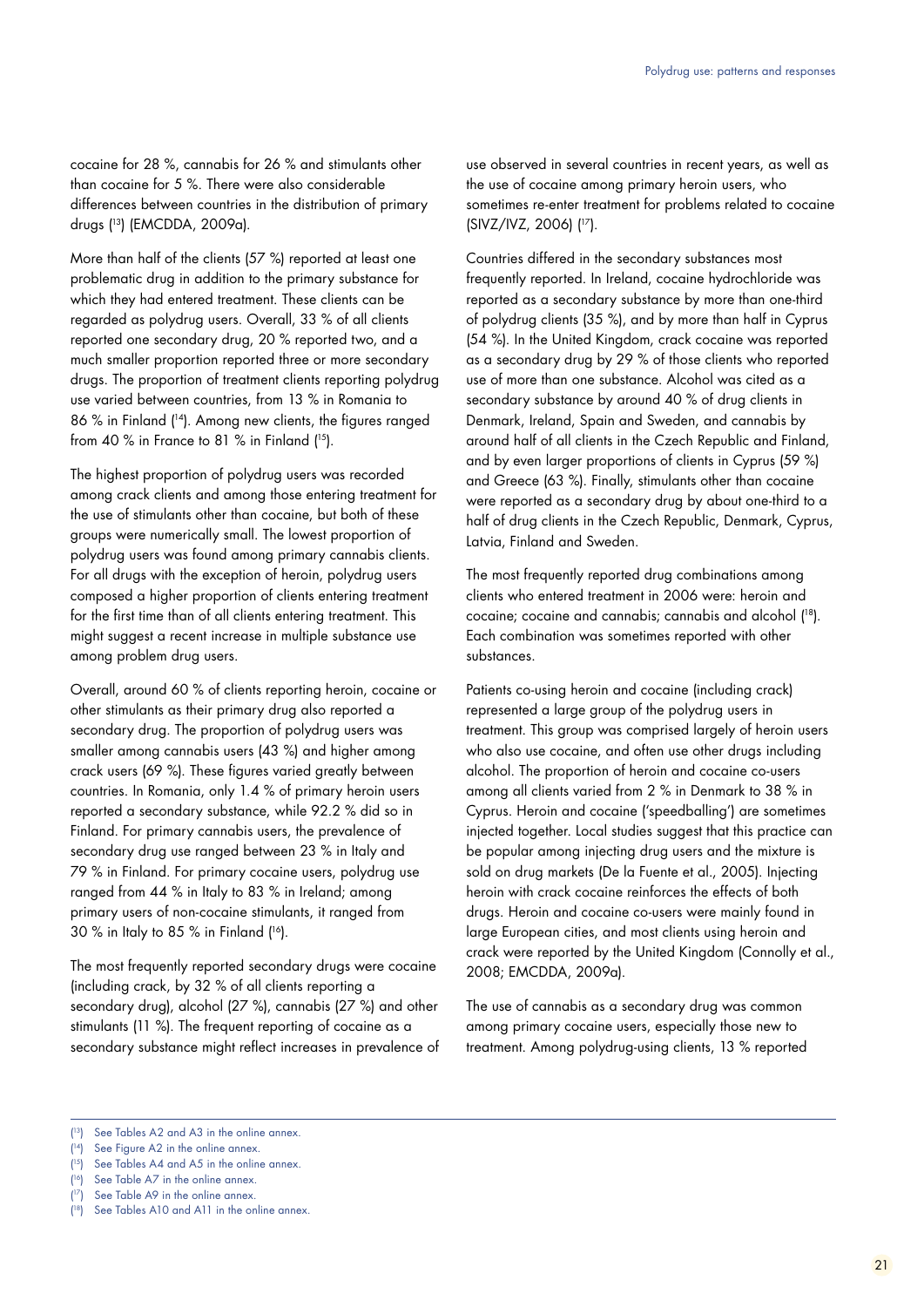using cocaine and alcohol, with or without cannabis (23 % among new clients). The proportion of clients reporting co-use of cocaine and cannabis varied markedly between countries, with the highest levels in Spain and the Netherlands, where cocaine clients represented a large proportion of all clients. A prospective cohort study of 720 cocaine users in the metropolitan areas of Madrid, Barcelona and Seville showed that almost all of them also used cannabis (93.6 %) (Pulido, 2009).

Referral by the criminal justice system or pressure from social and family networks were among the main reasons for entry to treatment for many of the primary cocaine users who also reported co-use of alcohol or cannabis. They were mainly males and were reported to be socially integrated, with stable living conditions and regular employment. A Dutch analysis of treatment data reported that clients in treatment for use of powder cocaine, alone or in combination with alcohol or 'soft' drugs, usually have a regular job and income, and live in their own apartment or with their family (SIVZ/IVZ, 2006). However, studies in the USA show that a large majority of cocaine users in rehabilitation or treatment (up to 9 out of 10 patients) are also alcohol-dependent. In addition, patients who were once dependent upon both cocaine and alcohol, compared to those previously dependent upon cocaine alone, show higher risks of relapse into cocaine use triggered by alcohol use (Pennings, 2002).

Clients using cannabis in combination with alcohol, and sometimes other substances, form the last group, with patterns of use less risky than those of the other groups (EMCDDA, 2008a). Even though a large proportion of primary cannabis clients reported consuming only cannabis (57 % of all and 35 % of new cannabis clients), the number of those using other drugs, especially alcohol, is significant ( 19). In France, for example, where primary cannabis users make up a high proportion of the clients entering treatment, 24 % of new clients who reported using more than one substance were co-users of cannabis and alcohol. This group of clients often reported living with their family and, compared to the other groups in treatment, presented a younger and more socially integrated profile.

# Polydrug use among problem drug users in opioid substitution treatment

Substitution has become the treatment of choice for heroin dependence in most European countries. It is now estimated that there are 650 000 opioid users in receipt of this

## Interactions of substitution drugs with other substances

In addition to acute health problems and chronic risks, the use of drugs and alcohol by clients undergoing substitution treatment can pose specific problems due to drug interactions. As substitution clients constantly have a relatively high level of opioids in their blood, other drugs used may easily interact with the metabolism of the substitution substance, altering its bioavailability. This occurs because the same enzymes (cytochrome P450 group of enzymes) are shared by methadone, buprenorphine and many other substances, including medicines. Some substances increase the metabolism of methadone and buprenorphine, some reduce it, and thereby influence the effects of these opioids; possibly leading to withdrawal symptoms or overmedication. Generally, these interactions appear to have greater effects on the bioavailability of methadone than on buprenorphine (CSAT, 2004) (see Table 5).

treatment in Europe, and the number is probably still increasing. Methadone and buprenorphine are the substitution drugs most often prescribed, but other drugs such as slow-release morphine, codeine and heroin are also used. Polydrug use is particularly prevalent among this group, and its potential dangers are compounded by the difficult health and social conditions typically experienced by substitution clients.

Several studies have shown that the prevalence of polydrug use, often including heavy alcohol use, is relatively high among clients entering substitution treatment. In Barcelona, more than one-third of patients were found to be polydrug users when they began methadone maintenance treatment (Puigdollers et al., 2004). A Swedish study found that about one-third of patients entering methadone treatment had a history of hospital treatment due to alcohol-related problems (Stenbacka et al., 2007). An Irish study revealed that 56 % of methadone patients were also diagnosed as alcoholdependent (MacManus and Fitzpatrick, 2007).

The use of benzodiazepines is common among substitution treatment clients, with studies showing between 11 % and 70 % of clients reporting current use. The proportion of non-medical use is, however, difficult to establish, and is further complicated by the fact that methadone clients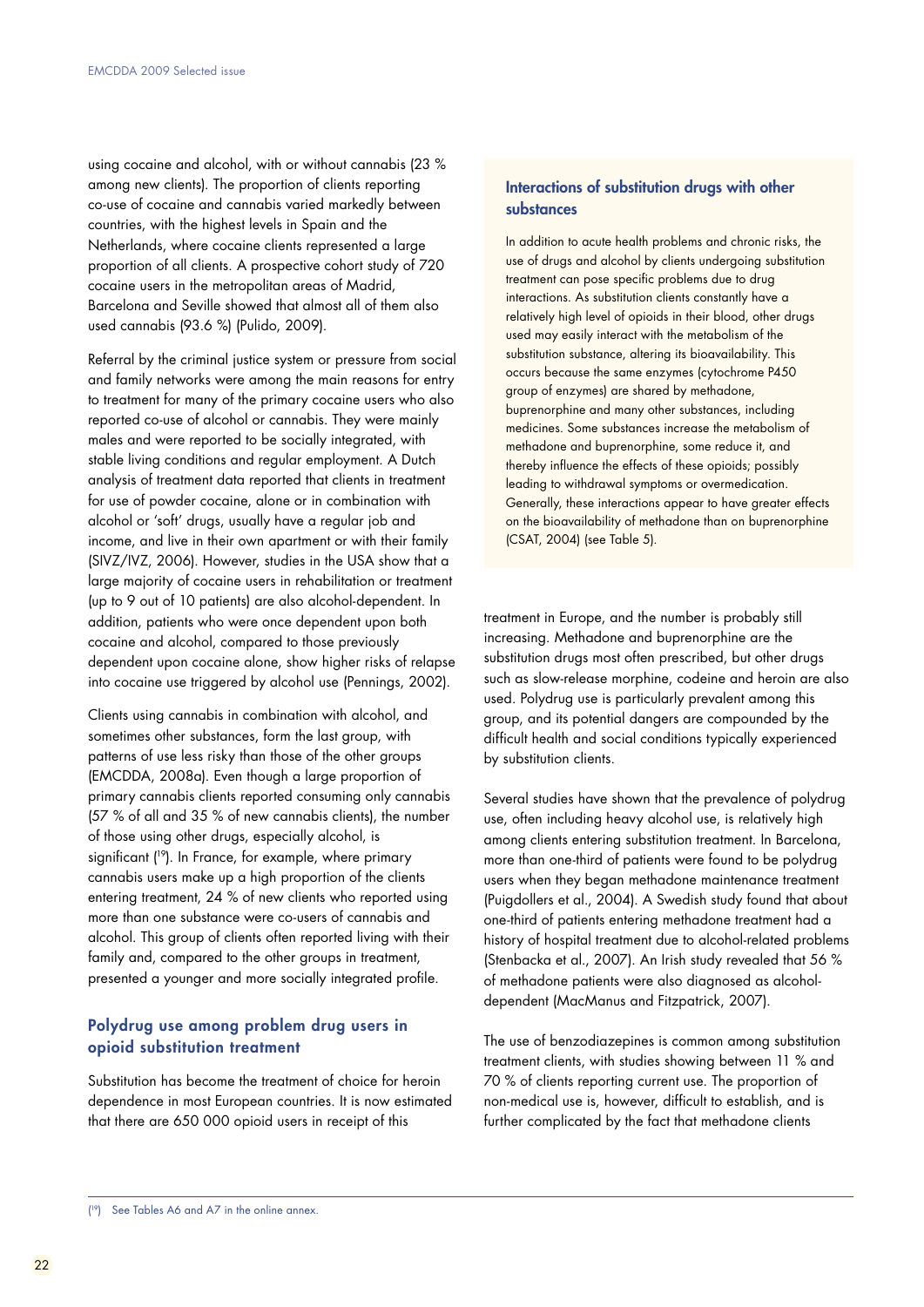| Table 5: Drug interactions with methadone             |                                                                                                                                                 |  |
|-------------------------------------------------------|-------------------------------------------------------------------------------------------------------------------------------------------------|--|
| Substance group                                       | <b>Interactions</b>                                                                                                                             |  |
| Opioid antagonists<br>(including partial antagonists) | Contraindicated with methadone as they may precipitate opioid withdrawal.                                                                       |  |
| Opioids                                               | Share common metabolic pathway with methadone. The additive opioids effect<br>can result in overdose. Heroin reduces methadone bioavailability. |  |
| Cannabis                                              | Possible interaction due to common metabolic pathway.                                                                                           |  |
| Benzodiazepines                                       | As they may cause additive central nervous system depression this combination<br>is risky and can be fatal.                                     |  |
| Cocaine                                               | Generally reduces the effect of methadone.                                                                                                      |  |
| Alcohol (chronic use)                                 | Reduces the effect of methadone due to enzymatic induction.                                                                                     |  |
| Alcohol (acute use)                                   | Increases methadone effect (again, can add to central nervous system depression<br>and there is a risk of fatal outcome).                       |  |
| Source: Leavitt, 2006.                                |                                                                                                                                                 |  |

experience a high rate of co-morbid psychiatric conditions, including anxiety (Aeschbach Jachmann et al., 2008). Cocaine use is relatively common among methadone patients in those countries where its use among the general population is highest, such Spain, Italy (e.g. Maremmani et al., 2007), the Netherlands and the United Kingdom (Gossop et al., 2002; Seivewright, 2006). In the Netherlands, half of the methadone clients reported cocaine as their secondary drug (IVZ, 2004). Cocaine use can also increase alcohol use, and about 60 % of patients in a methadone maintenance programme who also used crack cocaine reported using alcohol to come down or to temper the discomfort associated with stopping crack cocaine use (Magura and Rosenblum, 2000).

Patients in substitution treatment might use drugs, including heroin, for a variety of reasons. Compensation for an insufficient dose of the substitution medication ('topping up') is one of them, and in such cases patients can be helped to reduce their use of other drugs, mainly opioids, by being offered higher doses of the substitute (e.g. Donny et al., 2005; Epstein at al., 2009). As best practice, it is recommended that methadone dose should be titrated according to individual need (e.g. Trafton et al., 2006). Individual tolerance and metabolism should be taken into account. Other reasons put forward for drug use in substitution treatment include pharmacological effects, such as reported higher cocaine effects under methadone substitution (Preston et al., 1996), the high abuse potential of flunitrazepam (Farré et al., 1998), pre-existing dependence and mental health problems.

Using other substances alongside the prescribed substitution medication can lead to severe acute health complications,

including drug overdose. In addition, the use of alcohol and other drugs (possibly excluding cannabis — Epstein and Preston, 2003) during substitution treatment is associated with lower levels of psychosocial recovery. A substantial body of literature shows associations with higher levels of psychiatric co-morbidity, homelessness, unemployment, greater psychological distress, poorer social functioning, higher risk of relapse, lower retention rate in treatment, use of additional drugs, reduction in quality of life and higher levels of complications of existing medical problems (e.g. Backmund et al., 2005; Brands et al., 2008; Senbanjo et al., 2007).

#### Problem drug users in non-treatment settings

Studies in EU countries among street drug users, users of low-threshold services, emergency room visitors, offenders and prison inmates generally report high levels of polydrug use among problem drug users outside treatment. In all those countries where trends could be observed, polydrug use increased between the mid 1990s and the 2000s (Estonia, Ireland, Luxembourg, Netherlands, Poland, Finland). Among the reasons suggested for this increase were the low quality of street drugs (Luxembourg) or the fact that problem drug users already had a history of alcohol abuse (Finland). The most frequently reported combinations include heroin and cocaine (Belgium, Portugal, Italy), heroin and crack cocaine (United Kingdom), opioids (including heroin, fentanyl and poppy liquid) and amphetamines (Estonia) (Talu et al., 2009), amphetamines and heroin (Latvia), buprenorphine and amphetamine or methamphetamine (Finland), and alcohol and stimulants (Netherlands). It is unclear from the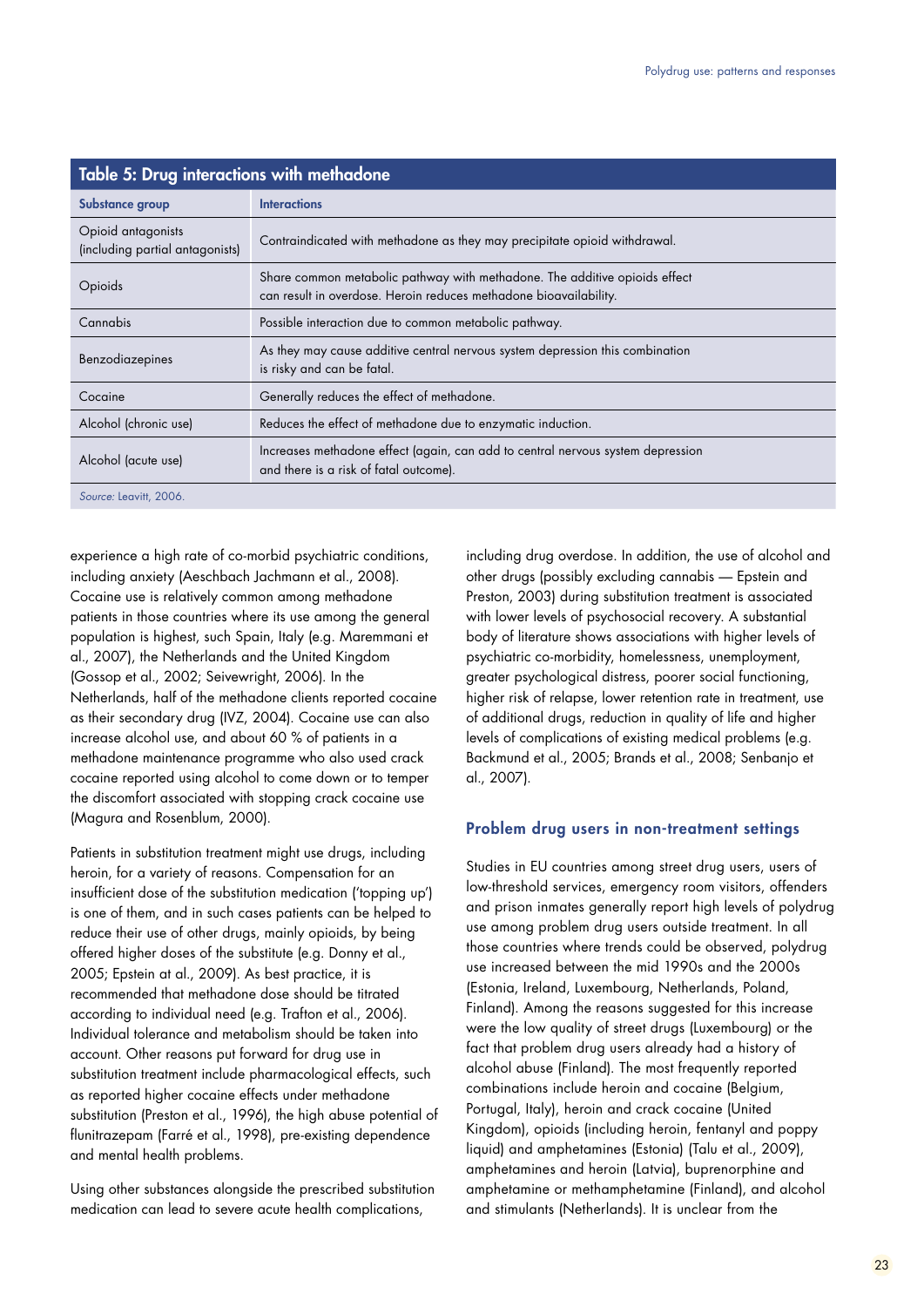<span id="page-25-0"></span>available data whether different drugs were used simultaneously, successively or simply within the same time period (e.g. one month).

In Norway, a large study among clients of needle and syringe programmes showed that many problem opioid and amphetamine users had also used drugs such as psychoactive medicines (75 %), cannabis (85 %) and alcohol (50 %) during the month preceding the interview.

# Responding to polydrug use among problem drug users

The range of services and interventions is generally the same for both polydrug and single drug use problems. The available interventions include harm-reduction approaches and psychosocial or pharmacologically assisted treatment. Professionals seeking information on how to manage polydrug-using patients have to rely on their own experience or that of their peers, or on case studies reported in the literature (Kenna et al., 2007).

#### **Treatment**

The treatment literature generally focuses on the management of one particular problem substance, with little information available on the management of problems related to the co-use of several substances (Rigter et al., 2004). However, findings from large national treatment outcome studies provide an indication of the prevalence of problem polydrug use among treatment clients. Most studies have observed positive changes, as indicated by substantial reductions in the proportion of clients using several substances.

Results from the United Kingdom National Treatment Outcome Research Study (NTORS) showed that clients, most of whom had a heroin problem and were in residential treatment programmes or on outpatient methadone maintenance treatment programmes, significantly reduced their use of several substances including heroin, crack cocaine, non-prescribed methadone and benzodiazepines (Gossop et al., 2002). Furthermore, a substantial number of clients remained abstinent from these substances for at least three months prior to the two-year follow-up: over a third of the clients from the residential programmes and about a quarter of those in methadone maintenance.

Similarly, results from VEdeTTE, a large Italian cohort study of 7 224 clients in continuous treatment for heroin dependence, showed a substantial reduction in polydrug use over time. The proportion of these clients who reported the use of cocaine as the only other drug fell from 28.1 % in the first month of treatment to 11.9 % after two years, while co-use of heroin and cocaine fell from 26.9 % to 8.4 % (Bargagli et al., 2006). The Australian treatment outcome study of clients with heroin dependence also observed significant reductions among all treatment modalities, one year after treatment intake, in the use of drugs alongside heroin (Teesson et al., 2006).

Although the study designs (e.g. a lack of randomisation of the clients) do not allow the observed changes to be directly attributed to treatment effects, the results indicate that treatment can bring about positive changes in polydrug use in severe and long-term problem drug users.

Reviews of randomised controlled studies have also demonstrated the beneficial impact of pharmacological and psychosocial interventions on polydrug use. Most of the randomised controlled studies of opioid substitution treatment for heroin dependence reviewed by Gowing et al. (2008) reported a significant reduction in cocaine use. Another review found that users were more likely to remain abstinent from cocaine use if given high rather than low doses of methadone (Faggiano et al., 2003). In addition, a review on pharmacotherapies for several patterns of polydrug use indicated that disulfiram and tiagabine showed positive results in the management of cocaine dependence among clients in substitution treatment (Kenna et al., 2007), although the efficacy of their use for the treatment of primary cocaine dependence is not conclusive.

Clinical trials have also shown that psychosocial interventions can in their own right contribute to reducing polydrug use among treatment clients, especially stimulant use among clients in substitution treatment. Thus, a metaanalysis of randomised controlled studies of psychosocial interventions conducted by NICE (2007) revealed that contingency management leads to significant reductions in illicit drug use (including both opioids and cocaine) among polydrug clients in methadone maintenance treatment programmes, both during treatment and at follow-up. In Europe, the United Kingdom has started introducing contingency management in its treatment services. The Netherlands is piloting this intervention and, according to the 2008 national report, first results of a randomised controlled study investigating the efficacy of contingency management among clients in methadone maintenance treatment with cocaine problems show significantly higher levels of abstinence from cocaine compared with the control group.

Despite these positive findings, the management of polydrug use remains a complex and challenging task for professionals. Among the factors that can render the treatment of clients with multiple drug use particularly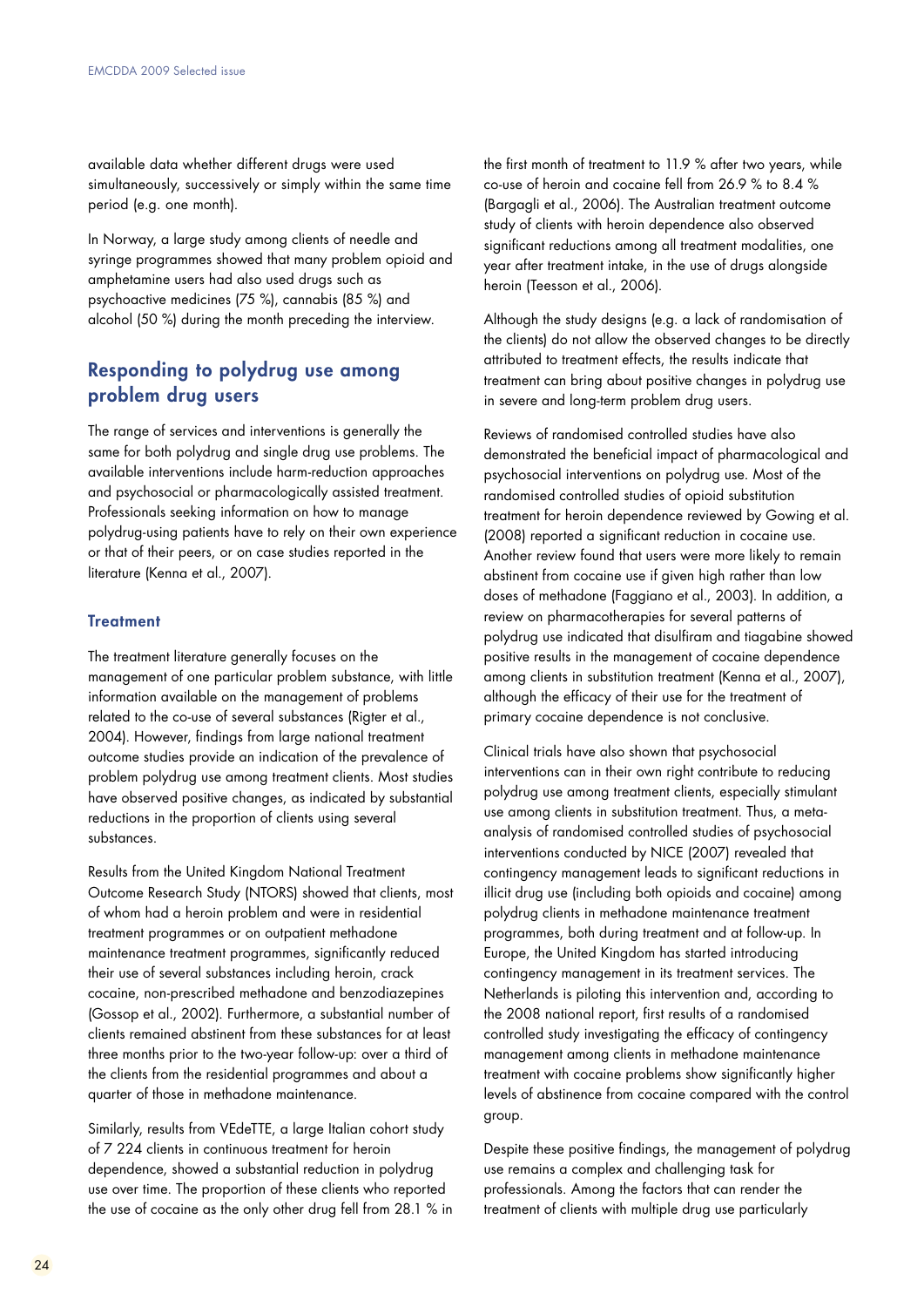<span id="page-26-0"></span>difficult is the severity of polydrug use at treatment intake, which has been shown to negatively affect the reduction of multiple drug consumption over time (Teesson et al., 2006). Polydrug clients may also conceal occasional or regular use of illicit drugs in order to avoid repercussions, such as revocation of taking home doses of substitution medication. In turn, clinicians are sometimes reluctant to confront patients with their suspicions about ongoing drug use, fearing that the confrontation will compromise their relationship (Bruce and Altice, 2007).

Drug treatment services may focus primarily on the management of the most problematic drugs for the client, usually opioids, or may not be properly equipped to address other substance-related problems (Körkel and Waldvogel, 2008). This appears to be especially the case for alcohol, as indicated by the NTORS study, which showed that the prevalence of heavy alcohol use among clients in methadone treatment remained unchanged at two-year follow-up after treatment intake. In addition, the lack of evidence of effectiveness for treatments of particular drug problems, such as stimulant dependence, further contributes to the difficulty of effectively managing multiple drug problems simultaneously.

#### Harm reduction

Harm-reduction services for problematic drug users usually address the associated harms and risk behaviours, such as injecting, with a holistic approach that focuses on the nature and severity of the behaviours and problems experienced by the individual, rather than on a specific substance. Therefore, in response to the elevated health risks associated with problem drug use, including polydrug use, harm-reduction services are generally provided on a case-by-case basis and often according to professionals' own work experience. Furthermore, harm-reduction interventions usually operate within a broader local prevention strategy that combines other types of services such as outreach work and opioid substitution treatment, which contribute to the reduction of risks and health problems experienced by problem polydrug users. Evidence of the effectiveness of harm-reduction interventions has been reported in other EMCDDA publications (EMCDDA, 2008a) and will be reviewed in a forthcoming monograph on harm reduction.

Member States provide a wide range of harm-reduction services that aim to minimise the health consequences and risk behaviours of problem drug users, including problem polydrug users. These interventions include safer-use training, needle and syringe exchange, infectious diseases testing and counselling, hepatitis B vaccination and

treatment of viral hepatitis and HIV infection. Client healthcare assessments, which identify individual harmreduction needs, are also provided and appropriate information, advice and basic healthcare are subsequently offered. Among the most problematic and marginalised users, the primary focus will be on minimising the most acute health risks, which are usually injecting and overdose risks. Chronic health consequences associated with the concurrent use of tobacco, cannabis or alcohol may be of secondary importance, depending on the severity of the cases and on the level of acute risk-taking. Targeted information and education materials for specific polydrug consumption patterns have also recently been developed.

# **Conclusions**

This overview of polydrug use among adolescents, young adults and problem drug users has shown that the use of multiple substances is a widespread pattern of drug use in Europe and carries particular health risks. Polydrug use reflects both the increasingly wide range of drugs available and the willingness of different groups of young people to experiment in the use of psychoactive substances. In addition, drug-taking repertoires have become both complex and dynamic, influenced by individual rituals, social controls, rationales and beliefs, the context in which drugs are used, the sought-after effects, and the extent to which individuals are dependent or experiencing problems. Risk-taking is associated with a complex picture of interrelated issues, including the frequency and quantity of the drugs taken. And, any attempt to describe, let alone quantify, it cannot be accomplished simply by listing the distinct risks of each substance or a particular drug combination. We must consider the many and various interconnections.

Polydrug use can have many different forms: among 15- to 16-year-old school children, about one in four had used both alcohol and tobacco in the last 30 days and a very small proportion had used two or more illicit drugs. Among young adults, the analysis of data for last year prevalence of substance use in nine countries showed associations between frequent and heavy alcohol use and cannabis or cocaine use. This is corroborated by studies in nightlife settings which observe similar associations. Finally, data from treatment settings and other sources point to the existence of three distinct populations of problem polydrug users. The first of these is composed of co-users of heroin and cocaine, who are often marginalised. The other groups, more recently identified, are made up of more socially integrated cocaine inhalers and alcohol users, and of younger co-users of cannabis and alcohol.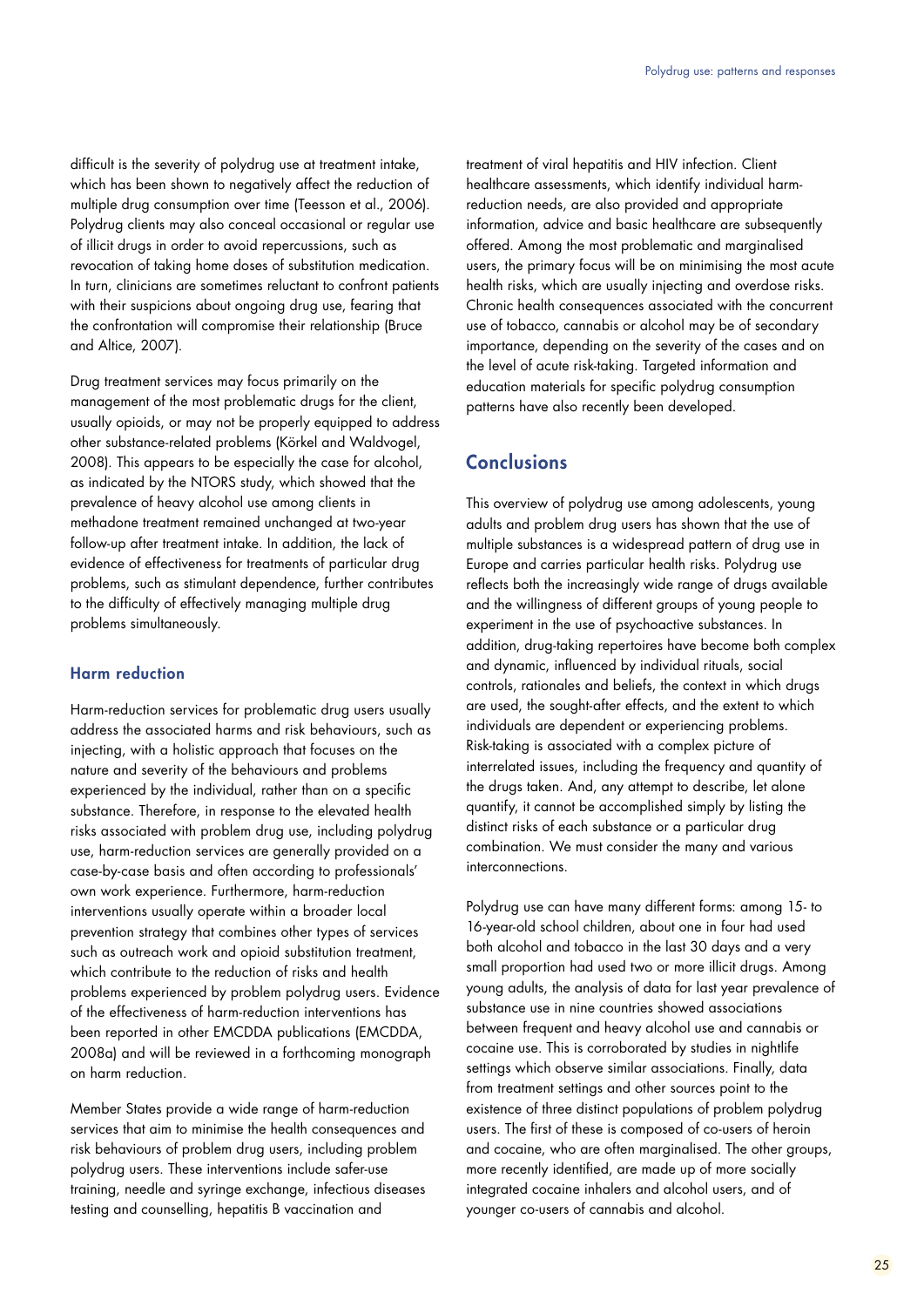The presence of alcohol in almost all of the polydrug-use repertoires and among all of the different populations addressed is one of the key findings of this 'Selected issue'. Alcohol is almost always the first drug with strong psychoactive and mind-altering effects used by young people, and its widespread availability makes it the ever-present drug in substance combinations among young adults, particularly in recreational settings. Alcohol is also a fundamental component of most polydrug use profiles among problem drug users; and this suggests that there is a need for additional interventions targeting alcohol, both at the market level and at the level of social norms. Tobacco smoking may also be a basic component of many polydrug use profiles, although it was not recorded in all the data sets. There is evidence that recent measures such as smoking and advertisement bans and tax increases have been effective in reducing overall cigarette consumption. While the acute, adverse effects of polydrug use may be limited to smaller populations of high-risk, vulnerable and problem drug users, some patterns of use may, like the widespread use of cigarettes in the past, carry long-term, adverse health consequences that go unacknowledged due to widespread social acceptance and vested economic interests.

This exploration of polydrug use also highlights the influence of social context on patterns of use. It was observed, both among adolescents and young adults, that in countries with low drug use prevalence, people who use cannabis, for example, tend to deviate much more from the general population, in terms of other drug use, than their counterparts in high-prevalence countries. It is important to identify and target interventions at the minority of vulnerable young potential 'problem' users who make ill-considered

decisions about drug taking and are likely to go on to experience problems with their drug use. The early identification of these vulnerable people may not always be by their cannabis use, for example. Rather, they should be identified in the context of a wider understanding of drug use and social factors, so that targeted interventions take into account national characteristics in vulnerability, patterns of substance use and drug availability.

Polydrug use is very common among problem drug users, although its prevalence and specific pattern may differ between countries. Among this group, the use of multiple drugs generally aggravates an already difficult condition and leads to increased risk-taking. The most severe consequences of these patterns of use include fatal and non-fatal overdoses, hepatotoxicity — especially in combination with hepatitis C infection — and compromised outcomes of treatment efforts.

Information on current treatment practices in the Member States and on the management of polydrug use is limited. Generally, reports in the treatment literature focus on the management of problems related to individual substances, mostly opioids or stimulants, with little information on the management of those related to multiple substance use. While it is generally assumed that polydrug use is a hard-to-treat condition, results from large treatment outcome studies in Europe show significant reductions in multiple drug use among highly problematic users. Nevertheless, managing the care of problem polydrug users requires long-term treatment planning with attention to individual needs and multidisciplinary teams working together with flexible and sometimes innovative treatment options.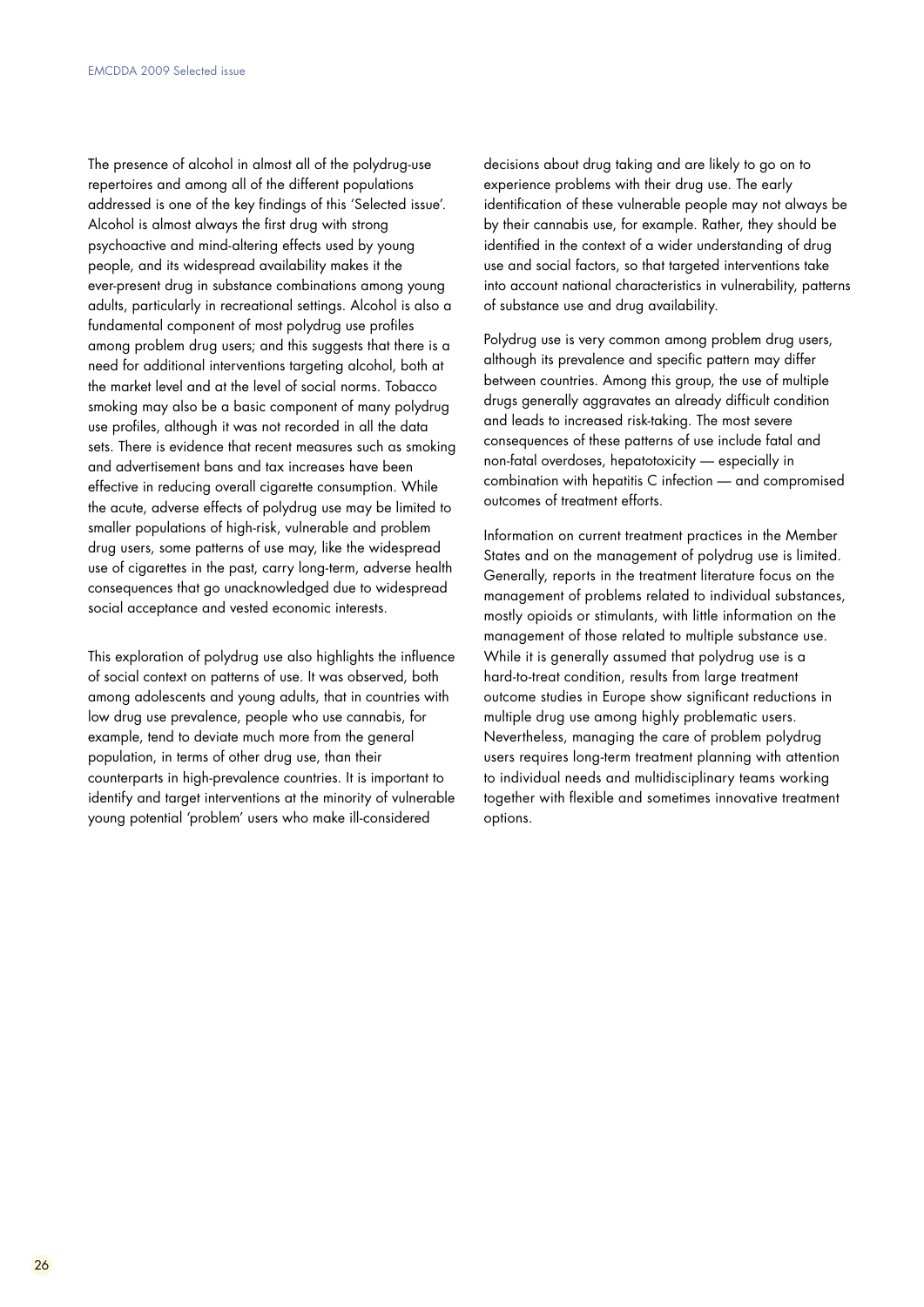<span id="page-28-0"></span>Aeschbach Jachmann, C., Jagsch, R., Winklbaur, B., Matzenauer, C. and Fischer, G. (2008), 'Office-based treatment in opioid dependence: a critical survey of prescription practices for opioid maintenance medications and concomitant benzodiazepines in Vienna, Austria', *European Addiction Research* 14, pp. 206–12.

Amos, A., Wiltshire, S., Bostock, Y., Haw, S. and McNeill, A. (2003), ''You can't go without a fag... you need it for your hash' — a qualitative exploration of smoking, cannabis and young people', *Addiction* 99, pp. 77–81.

Aspect Consortium (2004), *Tobacco or health in the European Union*, Office for Official Publications of the European Communities, Luxembourg.

Backmund, M., Meyer, K., Henkel, C. et al. (2005), 'Coconsumption of benzodiazepines in heroin users, methadonesubstituted and codeine-substituted patients', *Journal of Addictive Diseases* 24, pp. 17–29.

Bargagli, A.M., Hickman, M., Davoli, M. et al. (2005), 'Drugrelated mortality and its impact on adult mortality in eight European countries', *European Journal of Public Health* 16, pp. 198–202.

Bargagli, A.M., Faggiano, F., Amato, L. et al. (2006), 'VEdeTTE a longitudinal study on effectiveness of treatments for heroin addiction in Italy: study protocol and characteristics of study population', *Substance Use and Misuse* 41, pp. 1861–79.

Baumann, B.M., Perrone, J., Hornig, S.E., Shofer, F.S. and Hollander, J.E. (2000), 'Cardiac and hemodynamic assessment of patients with cocaine-associated chest pain syndromes', *Journal of Toxicology — Clinical Toxicology* 38, pp. 283–90.

Bellis, M., Hughes, K. and Lowley, H. (2002), 'Health nightclubs and recreational substance use: from a harm minimisation to a healthy settings approach', *Addictive Behaviours* 27, pp. 1025–35.

Bellis, M., Hughes, K., Bennett, A. and Thomson, R. (2003), 'The role of an international nightlife resort in the proliferation of recreational drugs', *Addiction* 98, pp. 1713–21.

Boys, A., Fountain, J., Marsden, J. et al. (1999), 'What influences young people's use of drugs? A qualitative study of decisionmaking', *Drugs: Education, Prevention and Policy* 6, pp. 373–89.

Brands, B., Blake, J., Marsh, D.C. et al. (2008), 'The impact of benzodiazepine use on methadone maintenance treatment outcomes', *Journal of Addictive Diseases* 27, pp. 37–48.

Bruce, R.D. and Altice, F.L. (2007), 'Clinical care of the HIV-infected drug user', *Infectious Disease Clinics of North America* 21, pp. 149–79.

Calafat, A., Fernández, C., Juan, M. et al. (2003), *Enjoying the nightlife in Europe: the role of moderation*, IREFREA, Palma de Mallorca.

Center for Substance Abuse Treatment (CSAT) (2004), *Clinical guidelines for the use of buprenorphine in the treatment of opioid addiction: Treatment Improvement Protocol (TIP) Series 40*, DHHS Publication No. (SMA) 04-3939, Substance Abuse and Mental Health Services Administration, Rockville, MD.

Clausen, T., Waal, H., Thoresen, M. and Gossop, M. (2009) 'Mortality among opiate users: opioid maintenance therapy, age and causes of death', *Addiction* 104, pp. 1356–62.

Collins, R., Ellickson, P. and Bell, R. (1998), 'Simultaneous polydrug use among teens: prevalence and predictors', *Journal of Substance Abuse* 10, pp. 233–53.

Connolly, J., Foran, S., Donovan, A.M., Carew, A.M. and Long, J. (2008), *Crack cocaine in the Dublin region: an evidence base for a crack cocaine strategy*, HRB Research Series 6 (http://www.hrb.ie/ publications/hrb-publication/publications/416).

Cruts, G., Buster, M., Vicente, J., Deerenberg, I. and Van Laar, M. (2008), 'Estimating the total mortality among problem drug users', *Substance Use and Misuse* 43, pp. 733–47.

De la Fuente, L., Brugal, M.T., Ballesta, R. et al. (2005), 'Metodología del estudio de cohortes del proyecto Itinere sobre consumidores de heroína en tres ciudades españolas y características básicas de los participantes', *Revista Española de Salud Pública* 79, pp. 475–91.

Donny, E.C., Brasser, S.M., Bigelow, G.E., Stitzer, M.L. and Walsh, S.L. (2005), 'Methadone doses of 100 mg or greater are more effective than lower doses at suppressing heroin self-administration in opioid-dependent volunteers', *Addiction* 100, pp. 1496–509.

EMCDDA (2004), *Annual report 2004: the state of the drugs problem in the European Union and Norway*, European Monitoring Centre on Drugs and Drug Addiction, Lisbon.

EMCDDA (2006), Selected issue, *Developments in drug use within recreational settings*, European Monitoring Centre for Drugs and Drug Addiction, Lisbon.

EMCDDA (2007), Selected issue, *Drugs and driving*, European Monitoring Centre for Drugs and Drug Addiction, Lisbon.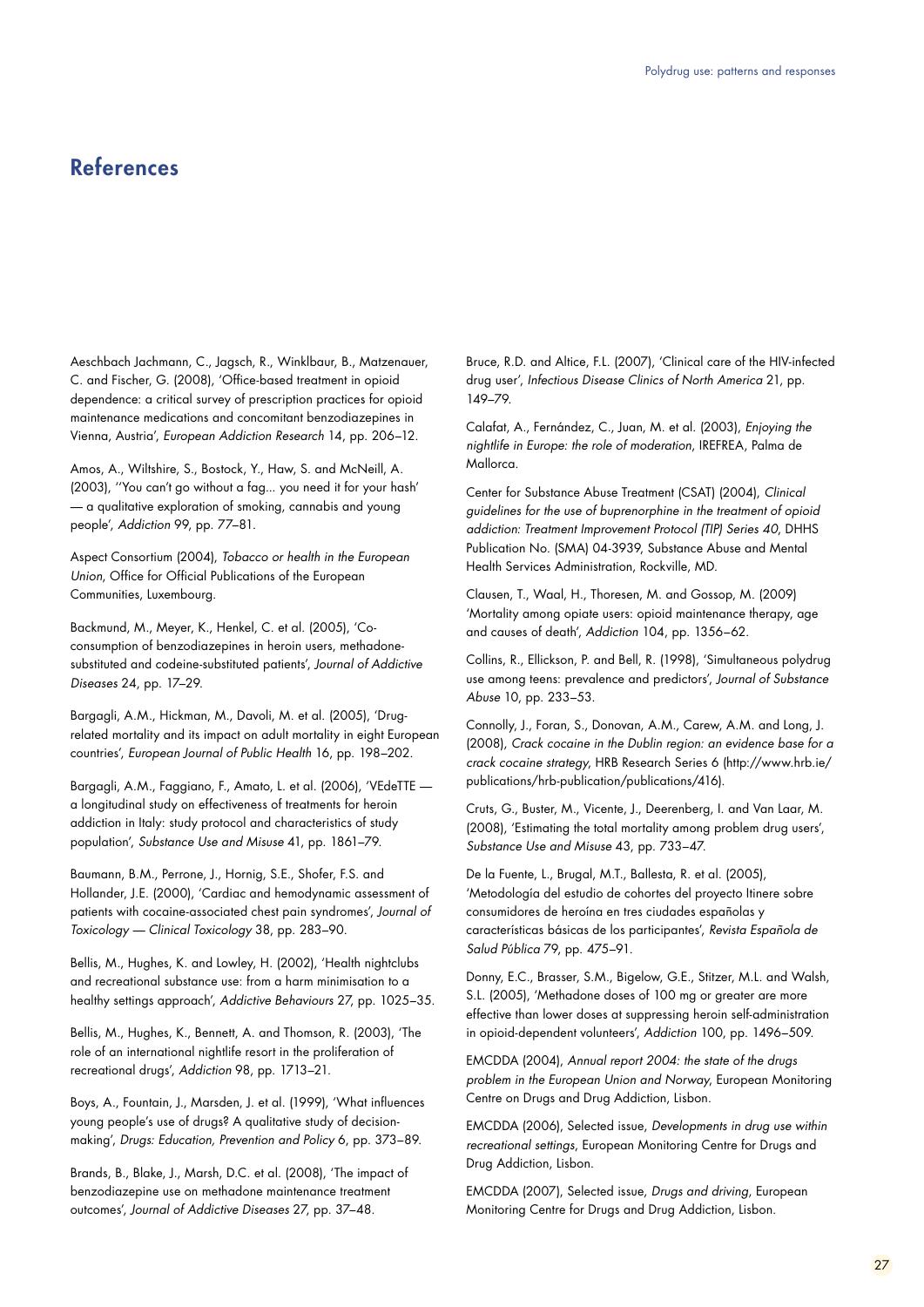EMCDDA (2008a), *Annual report 2008: the state of the drugs problem in Europe*, European Monitoring Centre for Drugs and Drug Addiction, Lisbon.

EMCDDA (2008b), Selected issue, *Vulnerable groups of young people*, European Monitoring Centre for Drugs and Drug Addiction, Lisbon.

EMCDDA (2009a), *Annual report 2009: the state of the drugs problem in Europe*, European Monitoring Centre for Drugs and Drug Addiction, Lisbon.

EMCDDA (2009b), *Preventing later substance use disorders in at-risk children and adolescents: a review of the theory and evidence base of indicated prevention,* Thematic papers, European Monitoring Centre for Drugs and Drug Addiction, Lisbon (available at: http://www.emcdda.europa.eu/publications/thematic-papers/ indicated-prevention).

Epstein, D.H. and Preston, K.L. (2003), 'Does cannabis use predict poor outcome for heroin-dependent patients on maintenance treatment? Past findings and more evidence against', *Addiction* 98, pp. 269–79.

Epstein, D.H., Schmittner, J., Umbricht, A. et al. (2009), 'Promoting abstinence from cocaine and heroin with a methadone dose increase and a novel contingency', *Drug and Alcohol Dependence* 101, pp. 92–100.

European Commission (2007), *Friendship, fun and risk behaviours in nightlife recreational contexts in Europe*, Health and Consumer Protection Directorate, Brussels.

Faggiano, F., Vigna-Taglianti, F., Versino, E. and Lemma, P. (2003), 'Methadone maintenance at different dosages for opioid dependence', *Cochrane Database of Systematic Reviews* (3), CD002208.

Farré, M., Terán, M.T., Roset, P.N. et al. (1998), 'Abuse liability of flunitrazepam among methadone-maintained patients', *Psychopharmacology* (Berl.) 140, pp. 486–95.

Farrelly, M.C., Bray, J.W., Zarkin, G.A. and Wendling, B.W. (2001), 'The joint demand for cigarettes and marijuana: evidence from the National Household Surveys on Drug Abuse', *Journal of Health Economics* 20, pp. 51–68.

Gossop, M., Griffiths, P., Powis, B., Williamson, S. and Strang, J. (1996), 'Frequency of non-fatal heroin overdose: survey of heroin users recruited in non-clinical settings', *BMJ* 313 (7054), p. 402.

Gossop, M., Marsden, J., Stewart, D. et al. (1998), 'Substance use, health and social problems of clients at 54 drug treatment agencies: intake data from the National Treatment Outcome Research Study (NTORS)', *British Journal of Psychiatry* 173, pp. 166–71.

Gossop, M., Mardsen, J., Stewart, D. et al. (2002), 'Changes in use of crack cocaine after drug misuse treatment: 4–5 year follow-up results from the National Treatment Outcome Research Study (NTORS)', *Drug and Alcohol Dependence* 66, pp. 21–8.

Gowing, L., Farrell, M., Bornemann, R., Sullivan, L. and Ali, R. (2008), 'Substitution treatment of injecting opioid users for prevention of HIV infection', *Cochrane Database of Systematic Reviews* (2), CD004145.

Guiraudet, O., Hemery, Y., Revel, F. and Ollivier, J.P. (2001), 'The heart and cocaine', *Archives des Maladies du Coeur et des Vaisseux*, 94, pp. 600–4.

Hawks, D., Scott, K., McBride, N., Jones, P. and Stockwell, T. (2002), *Prevention of psychoactive substance use: a selected review of what works in the area of prevention*, World Health Organization, Geneva.

Hollander, J.E., Hoffman, R.S., Burstein, J.L. et al. (1995), 'Cocaineassociated myocardial infarction: mortality and complications', *Archives of Internal Medicine* 155, pp. 1081–6.

Ives, R. and Ghelani, P. (2006), 'Polydrug use (the use of drugs in combination): a brief review', *Drugs: Education, Prevention and Policy*, 13, pp. 225–32.

IVZ (2004), 'Methadone clients in addiction care in the Netherlands (1994–2002)', *Ladis Bulletin* June (http://www.sivz.nl/ content/\_files/methadon\_bulletin\_mei\_2004\_eng.pdf).

Jahiel, R.I. and Babor, T.F. (2007), 'Industrial epidemics, public health advocacy and the alcohol industry: lessons from other fields', *Addiction* 102, pp. 1335–9.

Kenna, G.A., Nielsen, D.M., Mello, P., Schiesl, A. and Swift, R.M. (2007), 'Pharmacotherapy of dual substance abuse and dependence', *CNS Drugs* 21, pp. 213–37.

Körkel, J. and Waldvogel, D. (2008), 'What shall we do with the drunken drug Addict? Eine Studie zum Alkoholkonsum Drogenabhängiger', *Alcohol Consumption Among Drug Addicts* 9, pp. 72–9.

Leavitt, S.B. (2006), 'Methadone-drug\* interactions (\*medications, illicit drugs, and other substances)', *Pain Treatment Topics* January 2006 (http://pain-topics.org/pdf/Methadone-Drug\_Intx\_2006. pdf).

Leccese, A.P., Pennings, E.J.M. and De Wolff, F.A. (2000), *Combined use of alcohol and psychotropic drugs: a review of the literature*, Academisch Ziekenhuis, Leiden.

Macleod, J., Oakes, R., Copello, A. et al. (2004), 'Psychological and social sequelae of cannabis and other illegal drug use by young people: a systematic review of longitudinal, general population studies', *Lancet* 363 (9421), pp. 1579–88.

MacManus, E. and Fitzpatrick, C. (2007), 'Alcohol dependence and mood state in a population receiving methadone maintenance treatment', *Irish Journal of Psychological Medicine* 24, pp. 19–22.

Magura, S. and Rosenblum, A. (2000), 'Modulating effect of alcohol use on cocaine use', *Addictive Behaviors* 25, pp. 117–22.

Maremmani, I., Pani, P.P., Mellini, A. et al. (2007), 'Alcohol and cocaine use and abuse among opioid addicts engaged in a methadone maintenance treatment program', *Journal of Addictive Diseases* 26, pp. 61–70.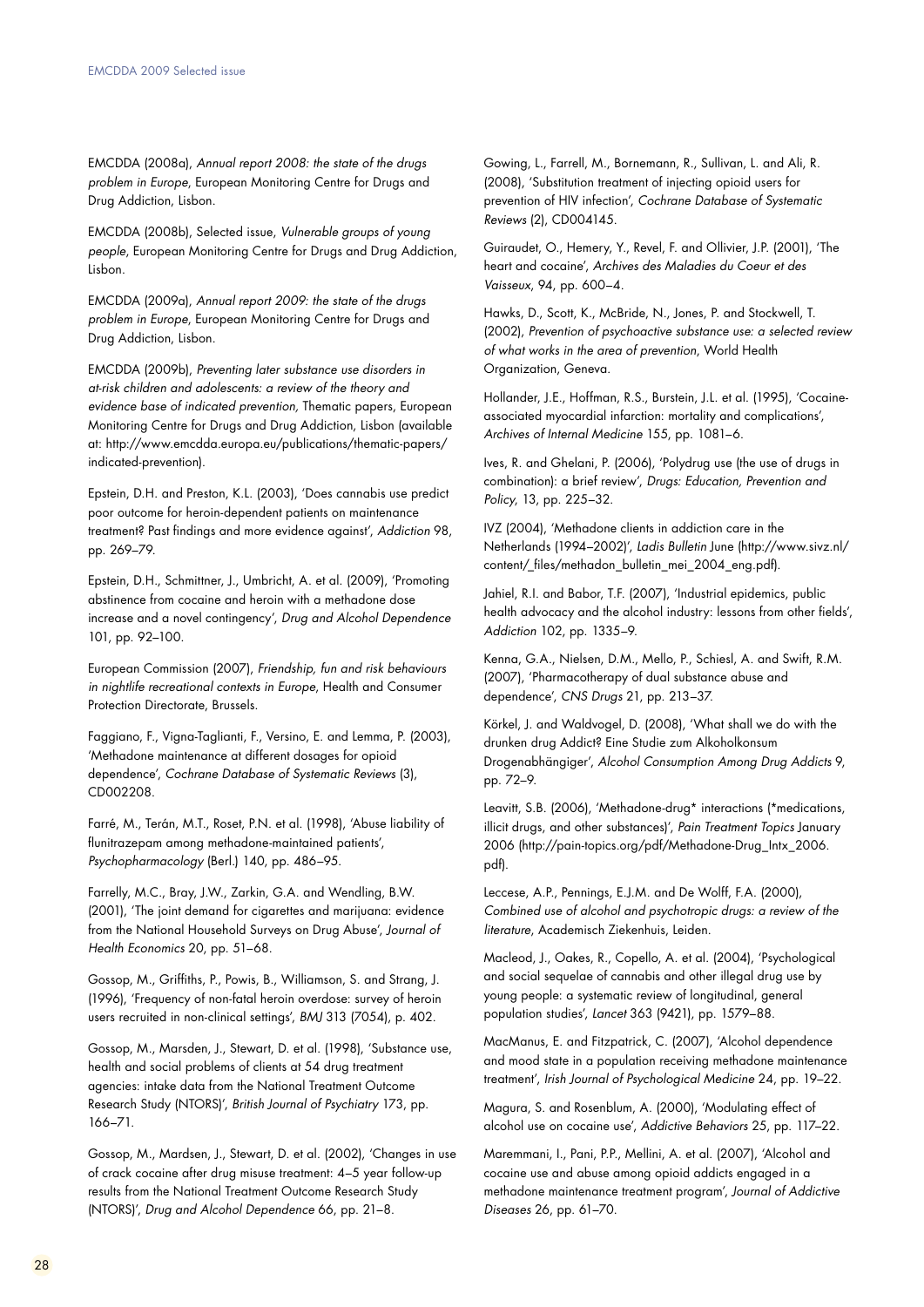McCabe, S., Cranford, J., Morales, M. and Young, A. (2006), 'Simultaneous and concurrent polydrug use of alcohol and prescription drugs: prevalence, correlates, and consequences', *Journal of Studies on Alcohol* 67, pp. 529–37.

NICE (2007), *Drug misuse: psychosocial interventions,* National Institute of Clinical Excellence, London.

Olszewski, D., Matias, J., Monshouwer, K. and Kokkevi, A. (2009), 'Polydrug use among 15- to 16-year-olds: Similarities and differences in Europe', *Drugs: Education, Prevention and Policy* (DOI: 10.1080/09687630902806715).

Page, R.M. and Roland, M. (2004), 'Misperceptions of the prevalence of marijuana use among college students: athletes and non-athletes', *Journal of Child and Adolescent Substance Abuse* 14, pp. 61–75.

Parker, H., Aldridge, J. and Measham, F. (1998), *Illegal leisure: the normalization of adolescent recreational drug use*, Routledge, London.

Pennings, E.J.M., Leccese, A.P. and De Wolff, F.A. (2002), 'Effects of concurrent use of alcohol and cocaine', *Addiction* 97, pp. 773*–*83.

Preston, K.L., Strain, E.C., Bigelow, G.E. and Sullivan, J.T. (1996), 'Enhancement of cocaine's abuse liability in methadone maintenance patients', *Psychopharmacology* 123, pp. 1432–2072.

Puigdollers, E., Domingo-Salvany, A., Brugal, M.T. et al. (2004), 'Characteristics of heroin addicts entering methadone maintenance treatment: quality of life and gender', *Substance Use and Misuse* 39, pp. 1353–68.

Pulido, J., Brugal, M.T., de la Fuente, L. et al. (2009), 'Metodología de reclutamiento y características de una cohorte de jóvenes consumidores habituales de cocaína de tres ciudades españolas (Proyecto Itínere-cocaína)', *Gaceta Sanitaria* 23, pp. 200–7.

Rigter, H., van Gageldonk, A., Ketelaars, T. and van Laar, M. (2004), *Treatment of problematic use of drugs: state of the art for evidence based treatments and other interventions*, Trimbos Institute, Utrecht.

Seivewright, N. (2006), 'Additional drug use on methadone programmes: often cocaine rather than heroin', *Psychiatric Bulletin* 30, p. 395.

Senbanjo, R., Wolff, K. and Marshall, J. (2007), 'Excessive alcohol consumption is associated with reduced quality of life among methadone patients', *Addiction* 102, pp. 257–63.

SIVZ/IVZ (2006), 'Cocaine-related treatment demand in outpatient addiction care in the Netherlands (2000–2005)', *The LADIS Bulletin*, December (online at www.sivz.nl.).

Sopeña, A.B., Rivera, M., Rodríguez-Domínguez, M. et al. (2008), 'Complicaciones relacionadas con el consumo de cocaína que precisaron ingreso hospitalario', *Revista Clinica Espanola* 208, pp. 12–7.

Springer, A., Uhl, A. and Widensky, K. (1996), 'Schüler und Drogen in Österreich: Wissen, Erfahrungen, Einstellungen', *Wiener Zeitschrift für Suchtforschung* 19, pp. 3–21.

Spurling, M. and Vinson, D. (2005), 'Alcohol-related injuries: evidence for the prevention paradox', *Annals of Family Medicine* 3, pp. 47–52.

Stefanis, C.N. and Kokkevi, A. (1986), 'Depression and drug use', *Psychopathology* 19 (suppl. 2), pp. 124–31.

Stenbacka, M., Beck, O., Leifman, A., Romelsjo, A. and Helander, A. (2007), 'Problem drinking in relation to treatment outcome among opiate addicts in methadone maintenance treatment', *Drug and Alcohol Review* 26, pp. 55–63.

Talu, A., Rajaleid, K., Abel-Ollo, K. et al. (2009), 'HIV infection and risk behaviour of primary fentanyl and amphetamine injectors in Tallinn, Estonia: implications for intervention', *International Journal of Drug Policy*.

Teesson, M., Ross, J., Darke, S. et al. (2006), 'One year outcomes for heroin dependence: findings from the Australian Treatment Outcome Study (ATOS)', *Drug and Alcohol Dependence* 83, pp. 174–80.

Toumbourou, J.W., Stockwell, T., Neighbours, C. et al. (2007), 'Interventions to reduce harm associated with adolescent substance use', *Lancet* 369 (9570), pp. 1391–401.

Trafton, J.A., Minkel, J. and Humphreys, K. (2006), 'Determining effective methadone doses for individual opioid-dependent patients', *PLoS Medicine* 3 (3), e80 (online at www.plosmedicine. org).

Von Sydow, K., Lieb, R., Pfister, H., Hofler, M. and Wittchen, H.U. (2002), 'What predicts incident use of cannabis and progression to abuse and dependence? A 4-year prospective examination of risk factors in a community sample of adolescents and young adults', *Drug Alcohol Dependence* 68, pp. 49–64.

World Health Organization (1997), 'The Jakarta declaration on leading health promotion into the 21st century', *Fourth international conference on health promotion*, Jakarta, 21–25 July.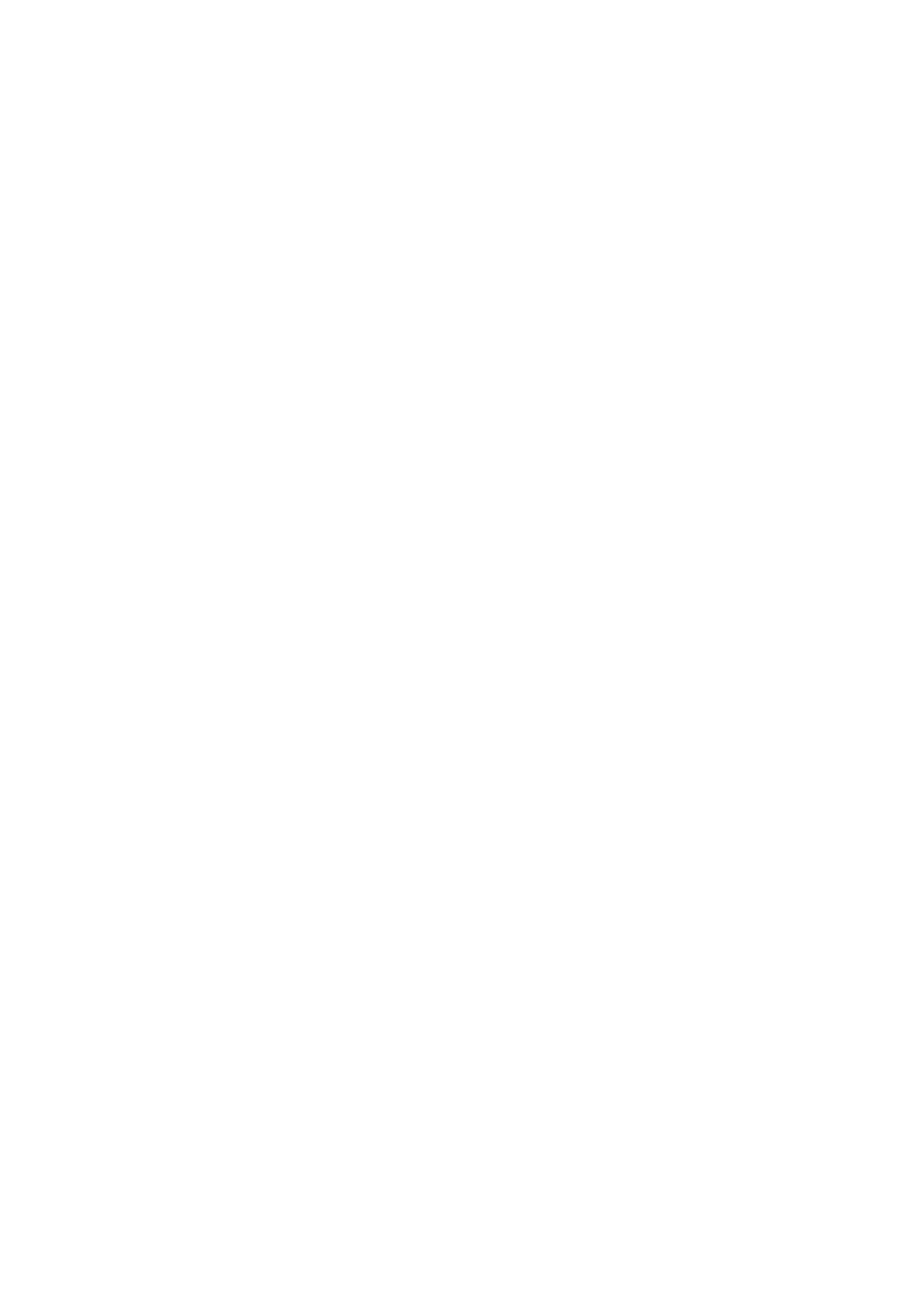European Monitoring Centre for Drugs and Drug Addiction

# Polydrug use: patterns and responses

Luxembourg: Office for Official Publications of the European Communities

2009 — 29 pp. — 21 x 29.7 cm

ISBN 978-92-9168-410-6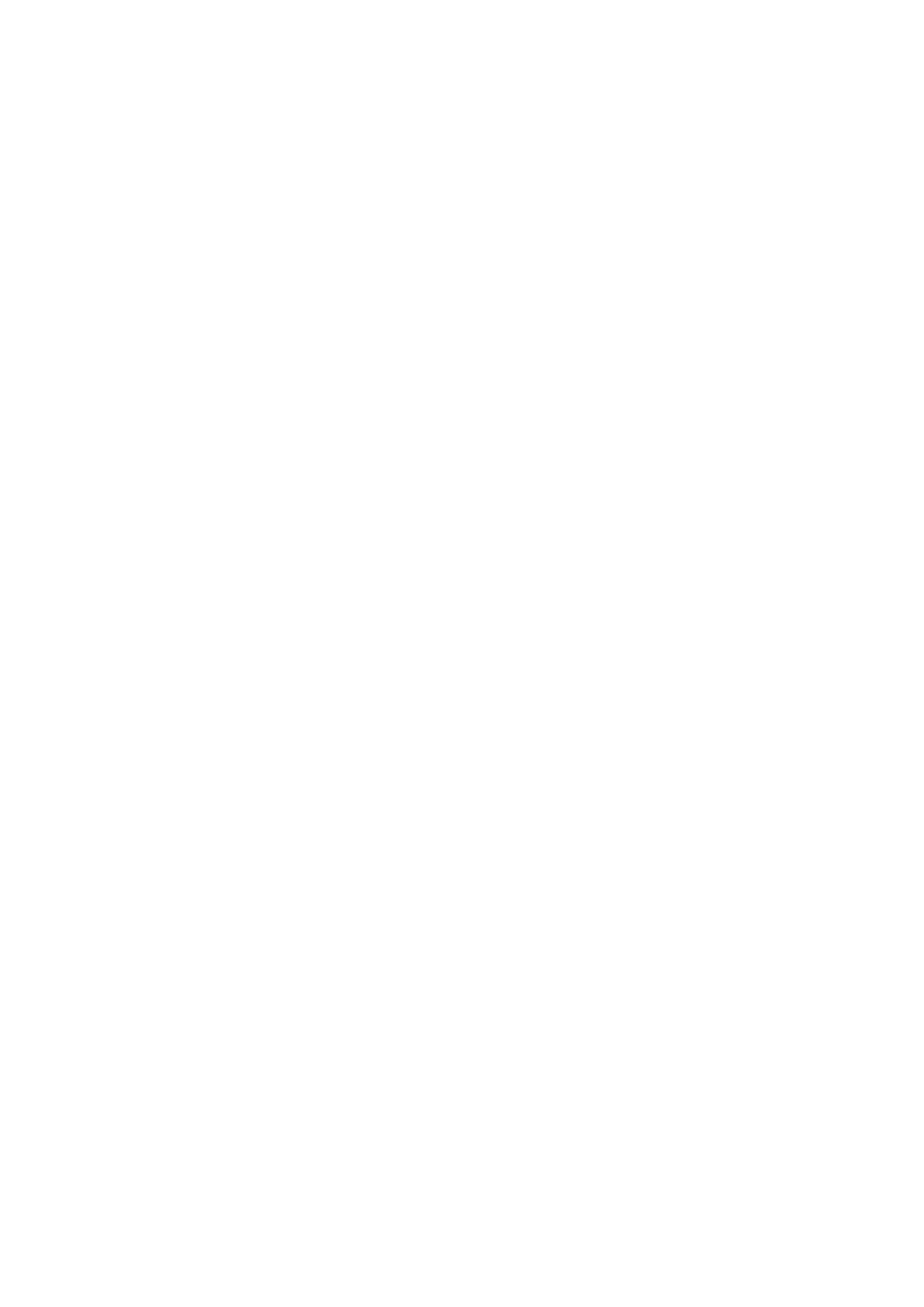# **How to obtain EU publications**

Our priced publications are available from EU Bookshop (http://bookshop.europa.eu/), where you can place an order with the sales agent of your choice.

The Publications Office has a worldwide network of sales agents. You can obtain their contact details by sending a fax to (352) 29 29-42758.